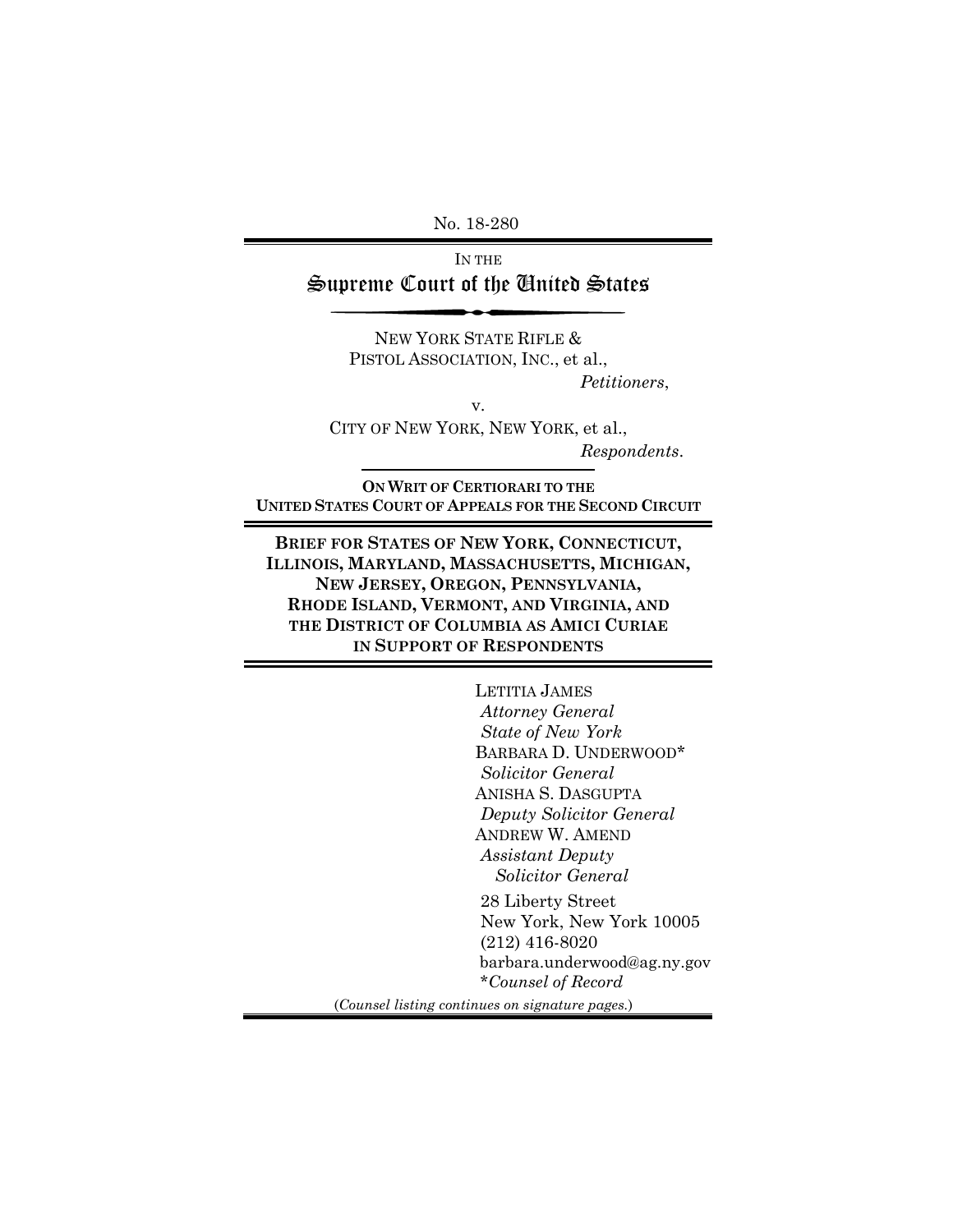#### **QUESTIONS PRESENTED**

New York law recognizes two main kinds of handgun licenses: premises licenses, which authorize a person to possess a handgun for self-defense at a home or business; and carry licenses, which authorize a person to possess and carry a loaded handgun outside the home. N.Y. Penal Law § 400.00(2). The City of New York administers this two-tiered licensing scheme for city residents and has issued regulations regarding transport of licensed handguns by city premises licensees. Until July 2019, the City's rules prohibited city premises licensees from transporting handguns to second homes or shooting ranges outside the City. But recent changes in state law and the City's rules now permit such licensees to do both.

The questions presented are:

1. Whether changes in state law and the City's rules have mooted this challenge to the City's former prohibition on transport of a licensed handgun through the City to a home or shooting range outside the City by persons holding a premises license, because the challenged transport restrictions are no longer in effect and are precluded by state law?

2. Whether the City's former rule was consistent with (a) the Second Amendment, (b) the Commerce Clause, and (c) the constitutional right to travel?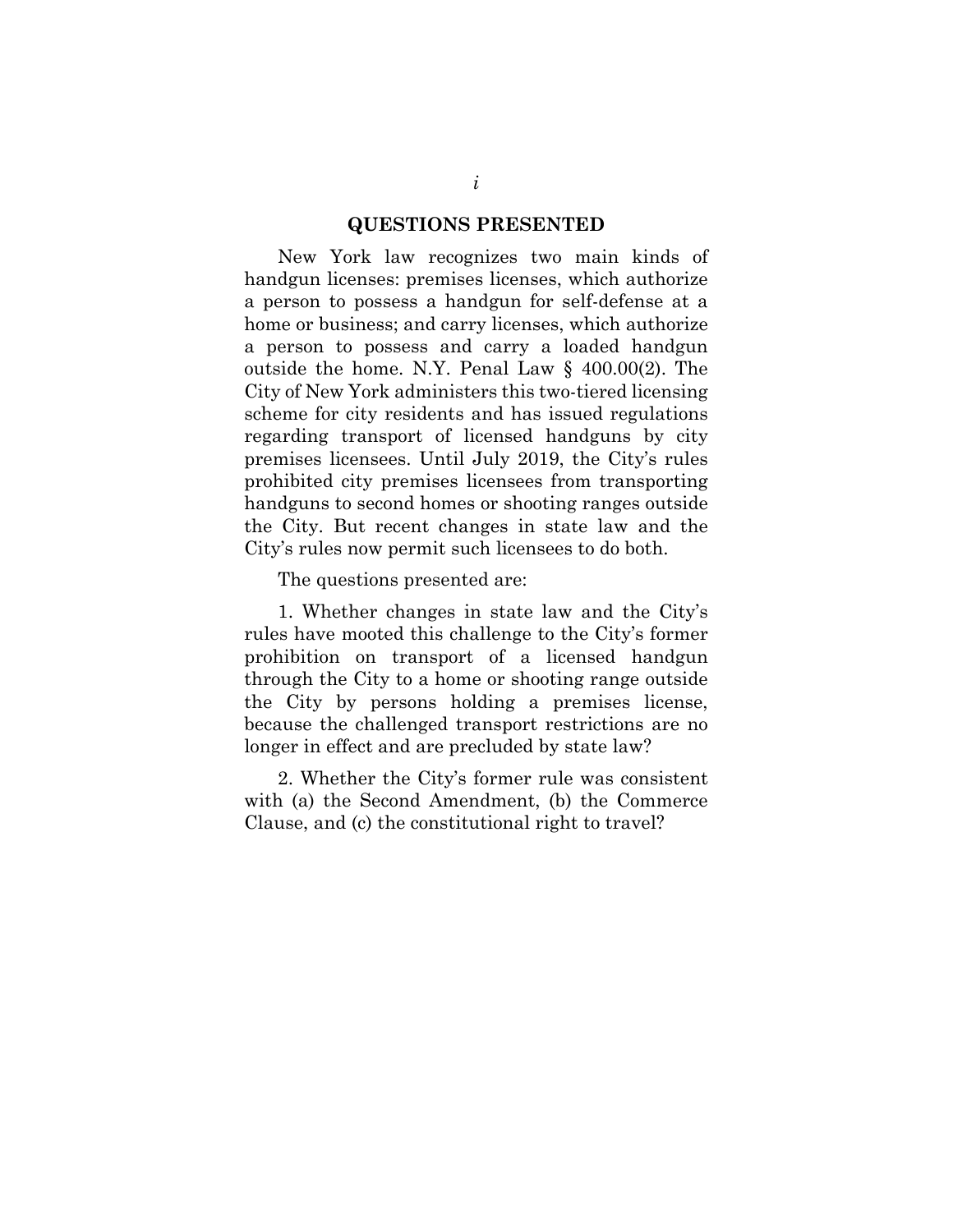# **TABLE OF CONTENTS**

| кv.<br>я |
|----------|
|----------|

| I. | <b>Recent Developments Have Rendered</b> |    |                                                                                                                        |  |  |  |
|----|------------------------------------------|----|------------------------------------------------------------------------------------------------------------------------|--|--|--|
|    | A.                                       |    | Petitioners Have Received All the Relief                                                                               |  |  |  |
|    | В.                                       |    | Petitioners' Counterarguments Are                                                                                      |  |  |  |
|    |                                          |    | 1. Petitioners' objections to the<br>purported limitations of the City's<br>and State's new laws cannot save           |  |  |  |
|    |                                          |    | 2. The "voluntary cessation" exception<br>to mootness does not apply14                                                 |  |  |  |
|    |                                          | 3. | Petitioners' remaining arguments                                                                                       |  |  |  |
|    |                                          |    | II. If This Court Reaches the Merits, It Should<br>Reject Petitioners' Sweeping Constitutional                         |  |  |  |
|    | A.                                       |    | This Court's Second Amendment Cases<br>Foreclose Petitioners' Broad Attack on<br>State and Local Firearm Regulations19 |  |  |  |
|    |                                          |    | 1. The Second Amendment preserves<br>state and local authority to enact<br>firearm restrictions in furtherance         |  |  |  |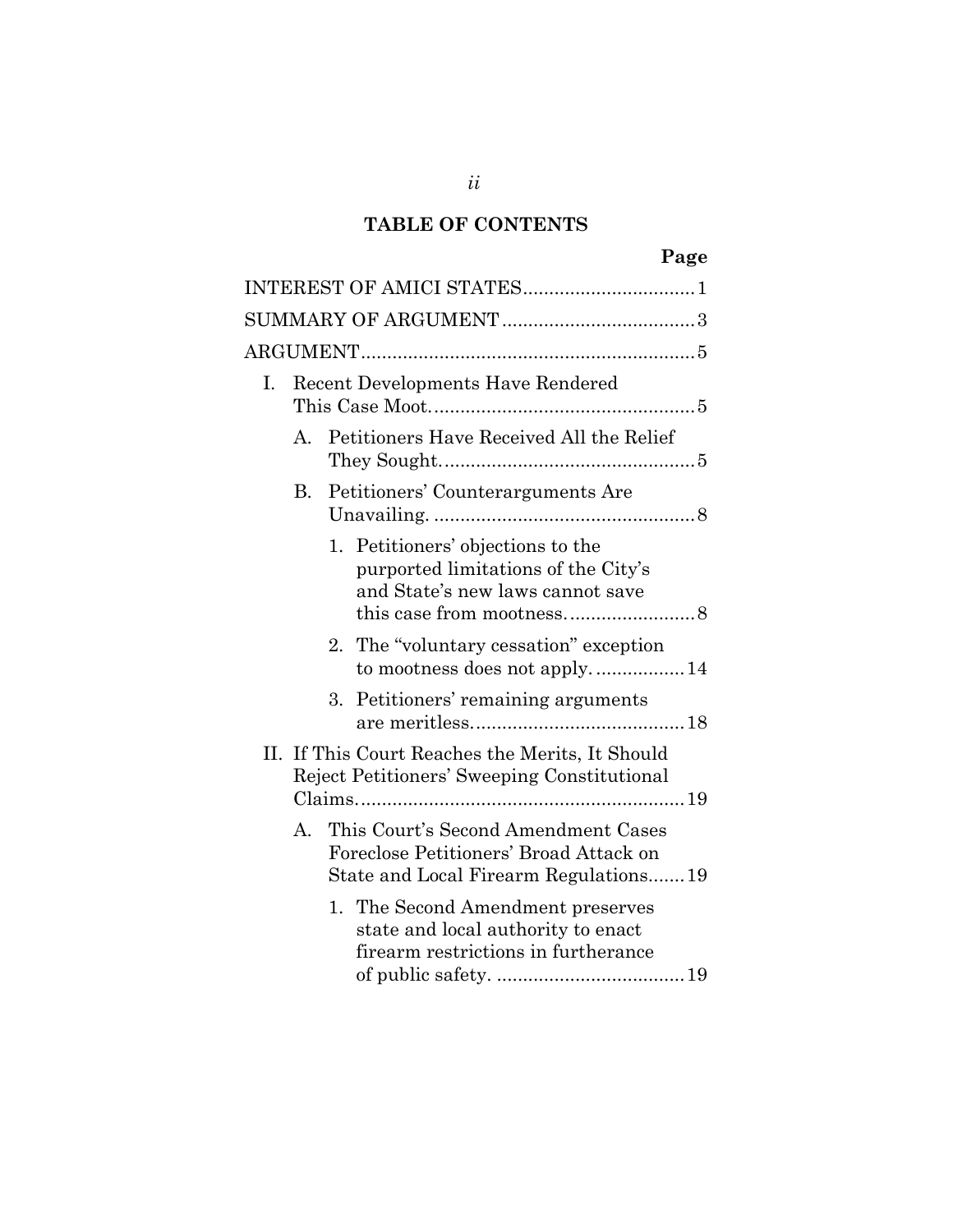# **Page**

|           |  | 2. This Court should reject petitioners'<br>overbroad reading of the Second                                                                                      |  |
|-----------|--|------------------------------------------------------------------------------------------------------------------------------------------------------------------|--|
|           |  | a. This Court should not adopt<br>petitioners' suggested mode of                                                                                                 |  |
|           |  | b. This Court should not require<br>that strict scrutiny be applied to<br>every Second Amendment claim25                                                         |  |
|           |  | 3. This Court should preserve state<br>and local authority to respond to<br>unique conditions such as those in                                                   |  |
| <b>B.</b> |  | Neither the Dormant Commerce Clause<br>nor the Right to Travel Curtails State<br>and Local Authority to Protect Public<br>Safety by Restricting the Transport of |  |
|           |  | 1. Petitioners' dormant commerce                                                                                                                                 |  |
|           |  | 2. Petitioners' right-to-travel<br>arguments also fail33                                                                                                         |  |
|           |  |                                                                                                                                                                  |  |

*iii*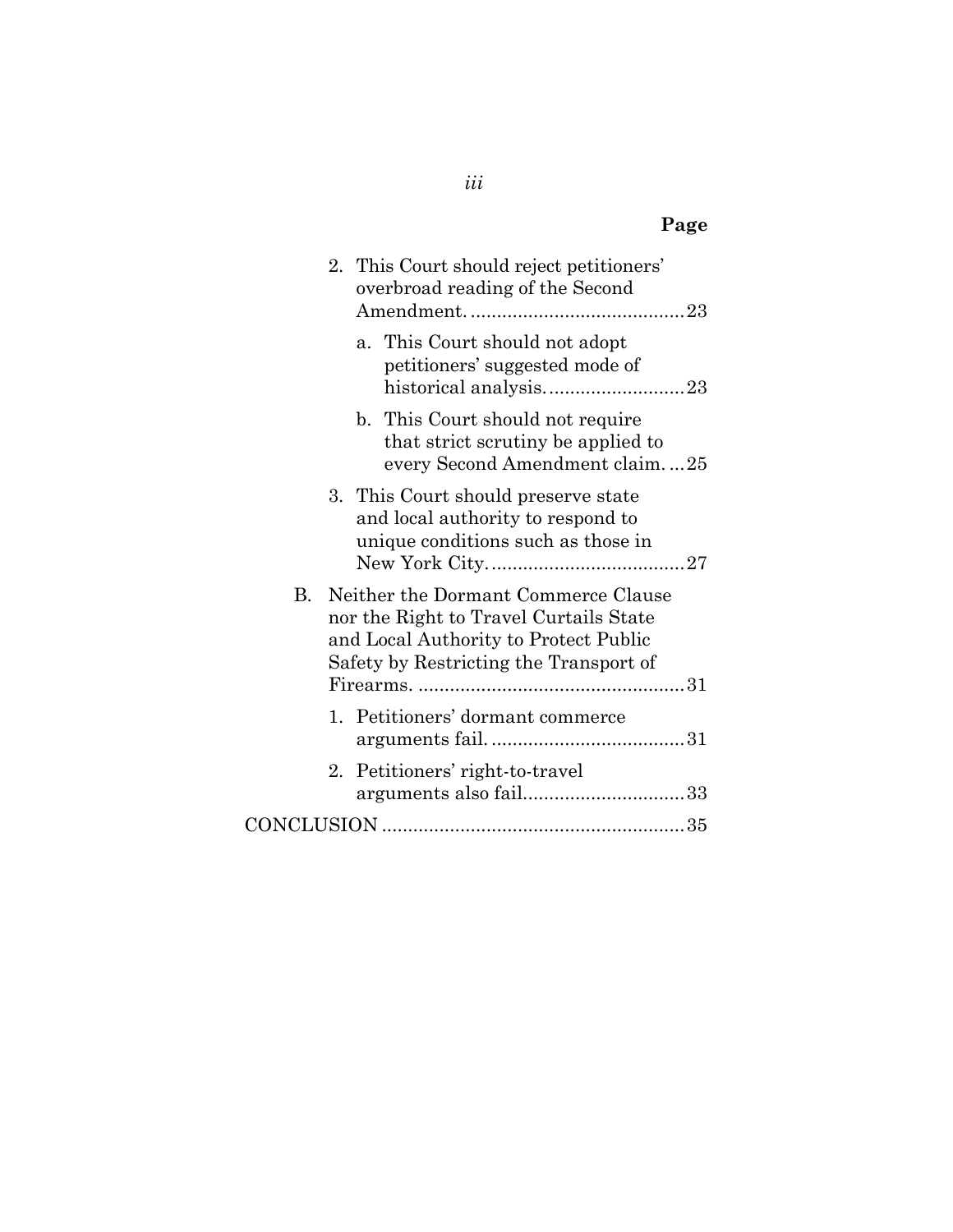## **TABLE OF AUTHORITIES**

# **Cases Page(s)**

| Adams v. Robertson, 520 U.S. 83 (1997) 13,17                                                                                                                                                        |
|-----------------------------------------------------------------------------------------------------------------------------------------------------------------------------------------------------|
| Brigham City v. Stuart, 547 U.S. 398 (2006) 27                                                                                                                                                      |
| Brown v. Entertainment Merchants Ass'n, 564                                                                                                                                                         |
| $\label{eq:25} \text{U.S. 786 (2011)}\dots\dots\dots\dots\dots\dots\dots\dots\dots\dots\dots\dots\dots \dots 25$ $\text{Burke~v. Barnes, 479 U.S. 361 (1987)}\dots\dots\dots\dots\dots\dots 6,7,18$ |
| Chaplinsky v. New Hampshire, 315 U.S. 568                                                                                                                                                           |
| City of Los Angeles v. Alameda Books, Inc., 535                                                                                                                                                     |
| City of Mesquite v. Aladdin's Castle, Inc., 455                                                                                                                                                     |
| City of New York v. State of New York, 86                                                                                                                                                           |
| Clark v. Jeter, 486 U.S. 456 (1988)  25,26,29                                                                                                                                                       |
| Cutter v. Wilkinson, 544 U.S. 709 (2005) 13                                                                                                                                                         |
| D.H. Holmes Co. v. McNamara, 486 U.S. 24                                                                                                                                                            |
| Decker v. Northwest Environmental Defense<br>Center, 568 U.S. 597 (2001)  13,14                                                                                                                     |
| Diffenderfer v. Central Baptist Church of                                                                                                                                                           |
| District of Columbia v. Heller, 554 U.S.                                                                                                                                                            |
|                                                                                                                                                                                                     |
| F.C.C. v. Beach Commc'ns, Inc., 508 U.S. 307                                                                                                                                                        |
| Florida Bar v. Went For It, Inc., 515 U.S. 618                                                                                                                                                      |
|                                                                                                                                                                                                     |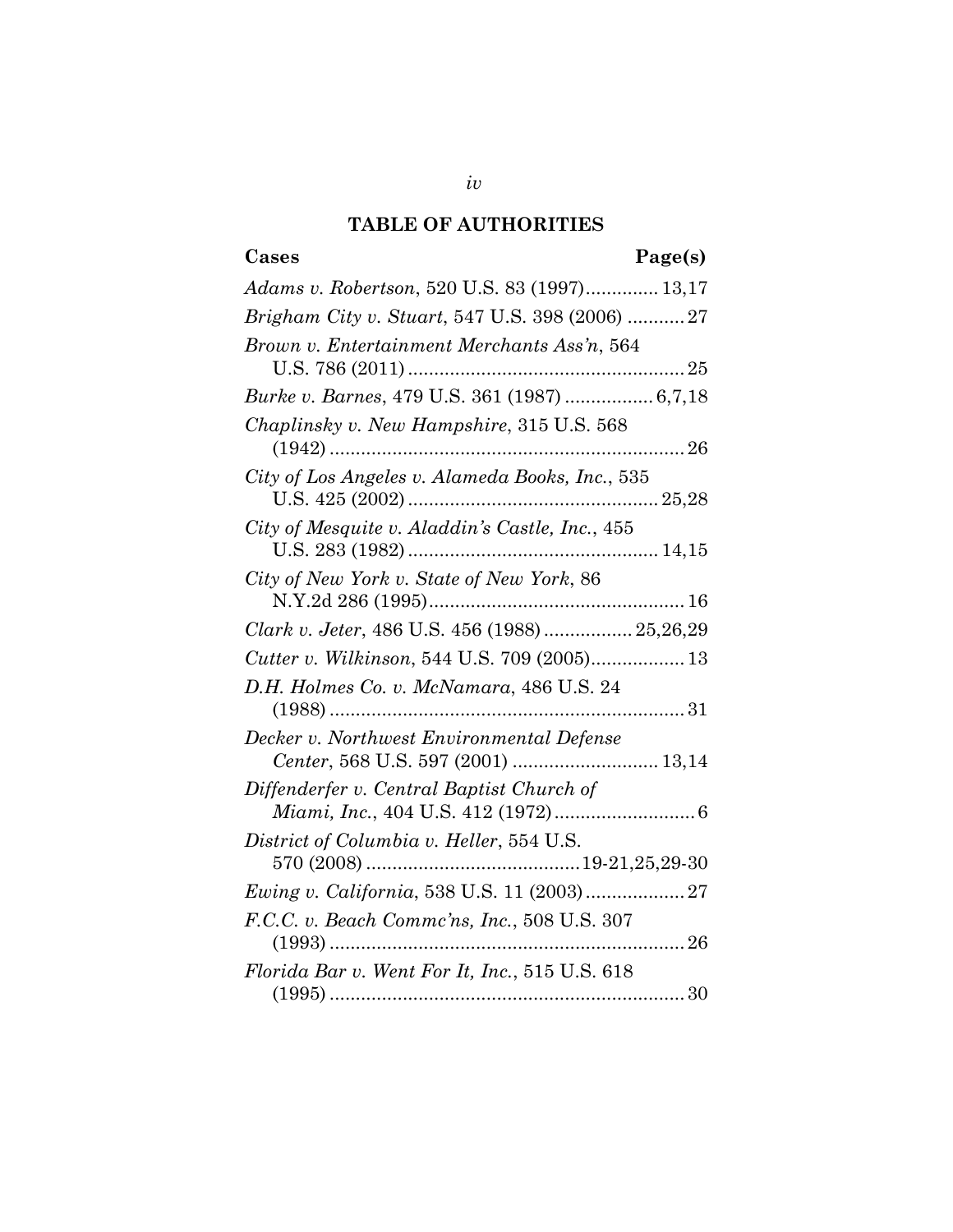| Cases<br>Page(s)                                                                                 |
|--------------------------------------------------------------------------------------------------|
| FW/PBS, Inc. v. City of Dallas, 493 U.S. 215                                                     |
| General Motors Corp. v. Tracy, 519 U.S. 278                                                      |
|                                                                                                  |
| Hedgepeth ex rel. Hedgepeth v. Washington<br>Metro. Area Transit Auth., 386 F.3d 1148            |
| Hunt v. Cromartie, 526 U.S. 541 (1999)  17                                                       |
| Johnson v. California, 543 U.S. 499 (2005) 25,26                                                 |
| Knox v. Service Employees International Union,<br>Local 1000, 567 U.S. 298 (2012)  14            |
| Lewis v. Continental Bank Corp., 494 U.S. 472                                                    |
|                                                                                                  |
|                                                                                                  |
| McDonald v. City of Chicago, 561 U.S. 742                                                        |
| Merrion v. Jicarilla Apache Tribe, 455 U.S. 130                                                  |
| Mincey v. Arizona, 437 U.S. 385 (1978) 27                                                        |
| New York v. Quarles, 467 U.S. 649 (1984)27                                                       |
| Nextel Partners Inc. v. Kingston Twp., 286 F.3d                                                  |
| Northeast Bancorp, Inc. v. Board of Governors<br>of the Fed. Reserve Sys., 472 U.S. 159 (1985)31 |
| Northeastern Fla. Chapter of Associated Gen.<br>Contractors of Am. v. City of Jacksonville,      |

*v*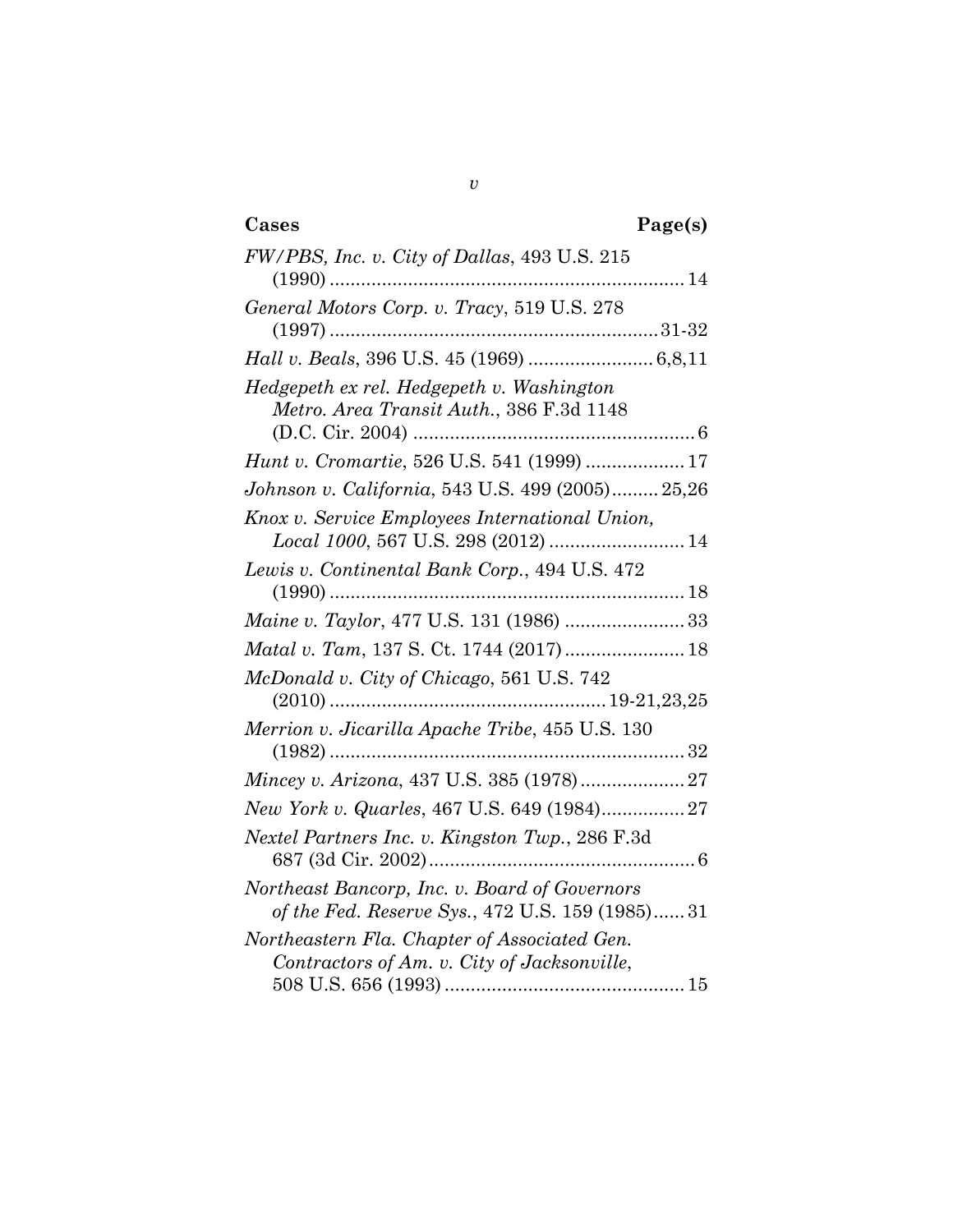# **Cases Page(s)**

| Patterson v. New York, 432 U.S. 197 (1977)24                                             |
|------------------------------------------------------------------------------------------|
| Plumhoff v. Rickard, 572 U.S. 765 (2014)  27                                             |
| Princeton Univ. v. Schmid, 455 U.S. 100 (1982) 6                                         |
| Qwest Corp. v. City of Surprise, 434 F.3d 1176                                           |
|                                                                                          |
| Schenk v. United States, 249 U.S. 47 (1919)  26                                          |
| Summers v. Earth Island Inst., 555 U.S. 488                                              |
| Turner Broadcasting System, Inc. v. F.C.C., 520                                          |
| United States v. Chesapeake & Potomac Tel.                                               |
| United States v. Lopez, 514 U.S. 549 (1995)20                                            |
| United States v. Morrison, 529 U.S. 598 (2000) 20                                        |
| United States v. Playboy Entm't Grp., Inc., 529                                          |
| United States v. Salerno, 481 U.S. 739 (1987)  29                                        |
| Washington State Grange v. Washington State<br>Republican Party, 552 U.S. 442 (2008)  19 |
| Wilderness Soc'y v. Kane County, 632 F.3d 1162                                           |
| Wyoming v. United States Dep't of Interior, 587                                          |
| Ysursa v. Pocatello Educ. Ass'n, 555 U.S. 353                                            |
| Constitution                                                                             |
|                                                                                          |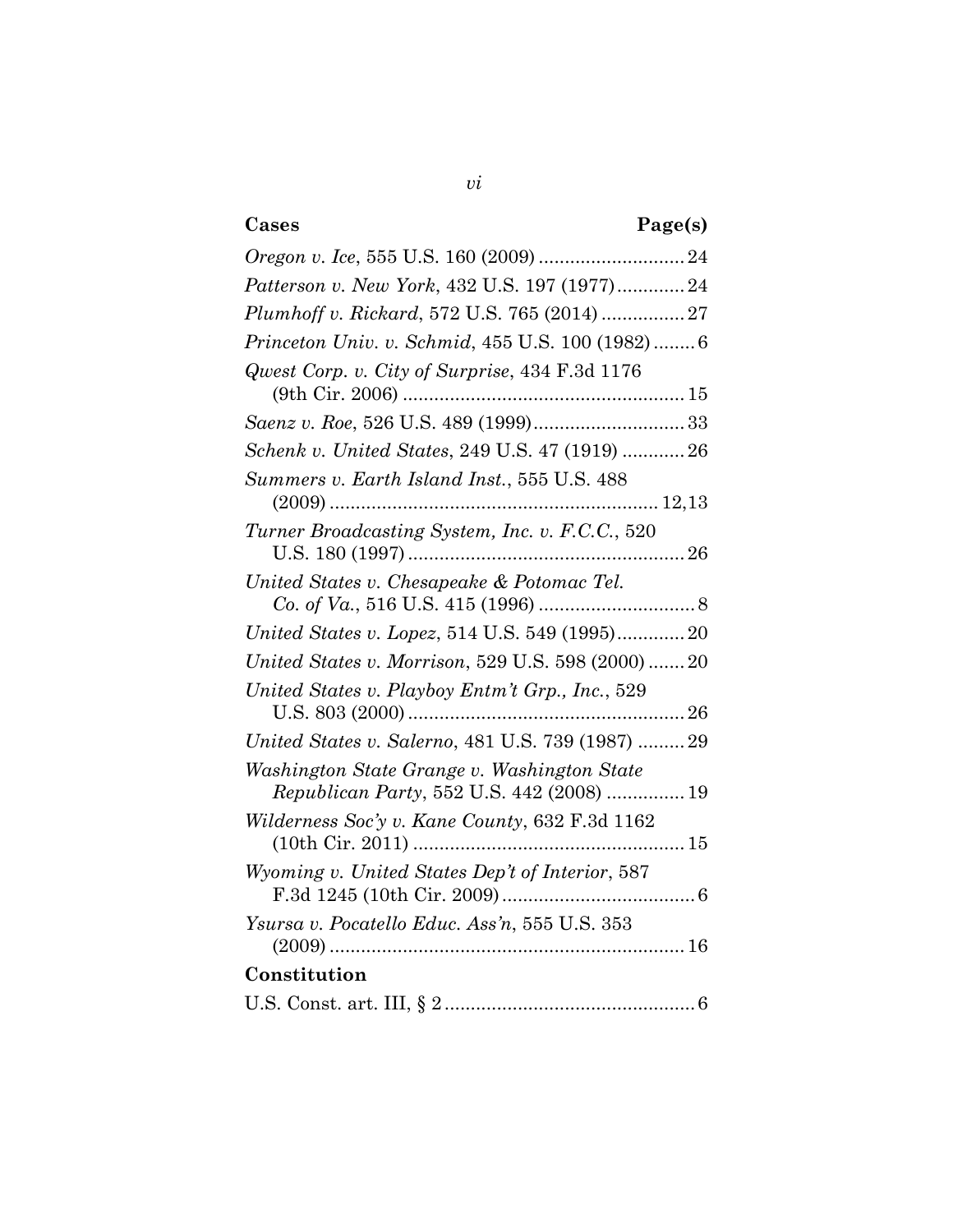# **Laws**

|--|--|--|--|--|

## **Miscellaneous Authorities**

| FBI, Crime in the United States 2017, Violent                                         |
|---------------------------------------------------------------------------------------|
| Crime, at https://ucr.fbi.gov/crime-in-the-<br>u.s/2017/crime-in-the-u.s.-2017/topic- |
|                                                                                       |
| FBI, Law Officers Killed & Assaulted, 2018, at                                        |
| https://ucr.fbi.gov/leoka/2018/topic-                                                 |
| pages/officers-feloniously-killed.pdf  22                                             |
| FBI, Uniform Crime Reporting Statistics: Their                                        |
| <i>Proper Use</i> (Jan. 2011), at https://ucr.fbi.gov/ucr-                            |
|                                                                                       |
| Meghan Keneally, There Have Been at Least 18                                          |
| Deadly Mass Shootings in the US So Far in                                             |
| 2019, ABC News (Aug. 4, 2019), at<br>https://tinyurl.com/ABCNews-Keneally23           |
| Michael Wilson, There Was No Gunfire in                                               |
| Times Square. But the Panic Was Still Real,                                           |
| N.Y. Times (Aug. 7, 2019), at                                                         |
| https://tinyurl.com/NYTimes-Wilson 30                                                 |
| N.Y. State Assembly, Proceedings, June 19,                                            |
| 2019, at                                                                              |
| http://nystateassembly.granicus.com/Media                                             |
| Player.php?view_id=11&clip_id=5179&capti                                              |
|                                                                                       |
| NYC Dep't of City Planning, New York City                                             |
| <i>Population Facts, at</i>                                                           |
| https://www1.nyc.gov/site/planning/planning                                           |
| -level/nyc-population/population-facts.page 30                                        |

## *vii*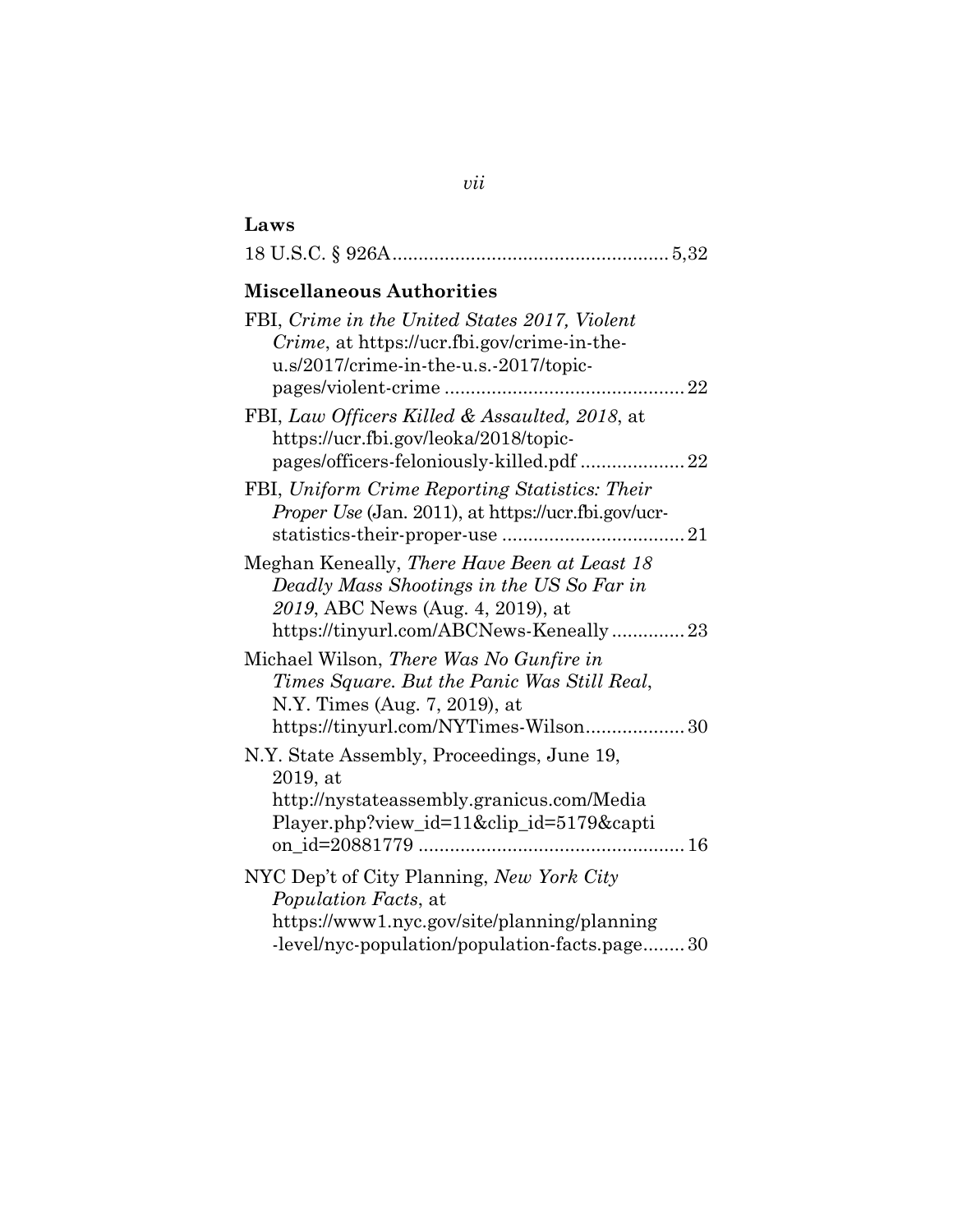#### **INTEREST OF AMICI STATES**

<span id="page-8-0"></span>The States of New York, Connecticut, Illinois, Maryland, Massachusetts, Michigan, New Jersey, Oregon, Pennsylvania, Rhode Island, Vermont, and Virginia, and the District of Columbia (collectively, the "amici States") submit this brief as amici curiae in support of respondents. The amici States have vital sovereign interests in the correct application of the federalism principles and other constitutional doctrines that control this case.

As a threshold matter, those principles and doctrines confirm that the case is moot. Petitioners challenge the constitutionality of a state-preempted and now-repealed New York City regulation that banned transporting licensed, locked, and unloaded handguns to homes and shooting ranges outside city limits. That challenge no longer presents a live controversy. The City has rescinded the challenged ban and made clear it has no intention to reimpose the ban. Moreover, the New York State Legislature has enacted a statute that expressly permits the firearm transportation formerly banned by the City and overrides any contrary local law—thus prohibiting the City from reimposing the ban in any event.

Dismissal is thus required under this Court's longstanding precedents, which recognize that a case must be dismissed as moot where the repeal of a disputed provision gives challengers the relief they sought. As governments that sometimes amend, repeal, or preempt controversial laws—including laws subject to threatened or pending litigation—the amici States have crucial interests in ensuring that the Court adheres to those precedents. Statutory or regulatory changes that provide litigants with the same rights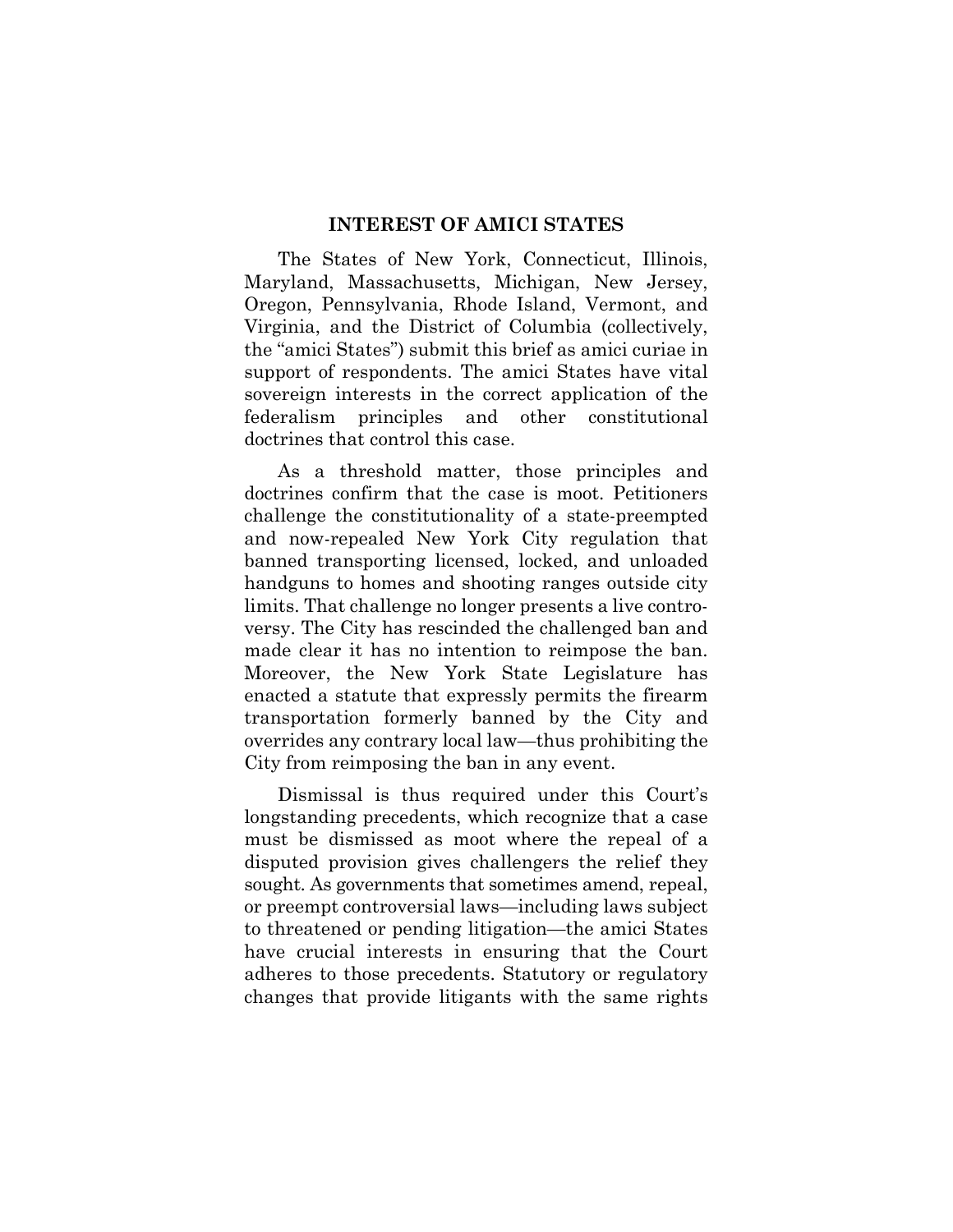they assert in court are preferable to constitutional adjudication, which this Court has repeatedly emphasized should occur only when absolutely necessary. The Court should not encroach on the authority and dignity of the States by treating such provisions as pretextual and proceeding to opine on the validity of a local law that a State has already overridden and barred the locality from reenacting—especially a local law that petitioners acknowledge was "unique." Pet. Br. 7, 57; *see also id.* at 35; Pet. 1-2, 11.

On the merits, the amici States seek to protect their sovereign prerogative to enact and implement legislation that advances their compelling interest in promoting public safety, preventing crime, and reducing the negative effects of firearm violence. The amici States and their localities have taken various approaches to the problem of firearm violence based on their own determinations about the measures that will best meet the needs of their citizens. The amici States submit this brief not because they necessarily believe that New York City formerly chose the optimal policy for itself—or that the City's former approach would be optimal for them or their localities—but because they believe that restricting firearm transportation is a policy choice that states and localities are constitutionally free to adopt.

Contrary to petitioners' arguments, neither the Second Amendment, nor the dormant Commerce Clause, nor the constitutional right to travel forecloses States and localities from enacting firearm regulations that are substantially related to the achievement of an important governmental interest. Petitioners' incorrectly broad interpretation of those constitutional guarantees threatens to hinder government responses to public-safety threats, even when those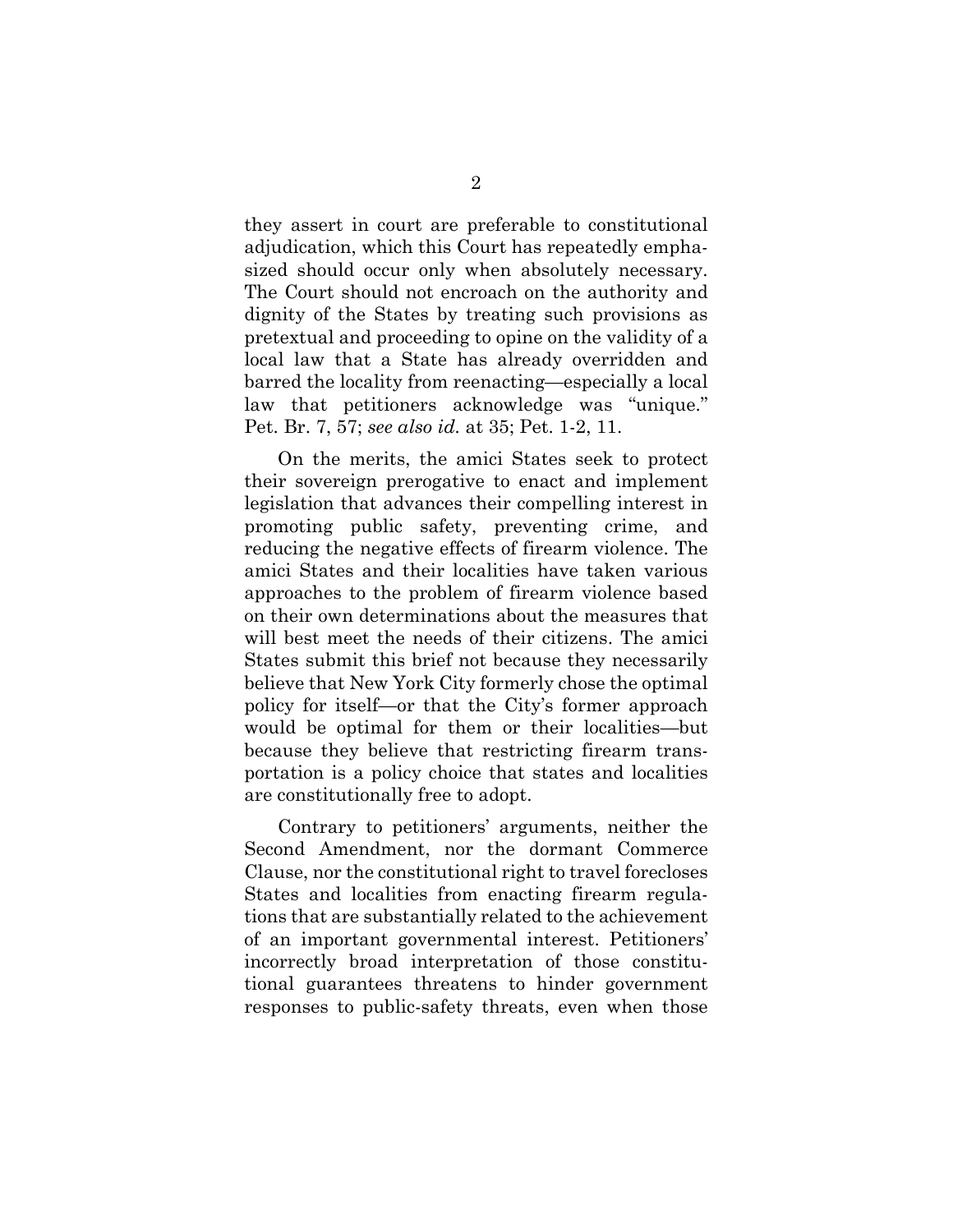<span id="page-10-0"></span>responses do not substantially burden a constitutional right.

#### **SUMMARY OF ARGUMENT**

This case is moot. Throughout these proceedings, petitioners have requested only the right to transport to second homes and firing ranges outside New York City the handguns they are licensed to possess at specific locations within the City. Although a city regulation formerly prohibited that conduct, state and local laws now expressly permit it. Whether petitioners would be entitled to undertake that activity as a matter of constitutional law is thus a purely academic question of the type that falls outside the jurisdiction of the federal courts. This Court should therefore vacate the judgment below and remand with instructions to dismiss this case as moot.

Petitioners' counterarguments are meritless. Several of their arguments concern purported limitations in the City's new rule that are not present in the state's new law, which overrides any contrary local provision. And all of their objections to the new laws are premature, outside the scope of this litigation, or speculative: for example, their conjecture that the new laws would not permit them to stop for coffee or gas while transporting their firearms.

Moreover, no exception to mootness applies. The voluntary cessation doctrine invoked by petitioners does not apply here because the State's new law preempted the City's former ban *before* the City voluntarily replaced it. And there is no reasonable likelihood that the City will reinstate the former ban; even if the City wished to do so, any attempt would be preempted by state law. Petitioners misunderstand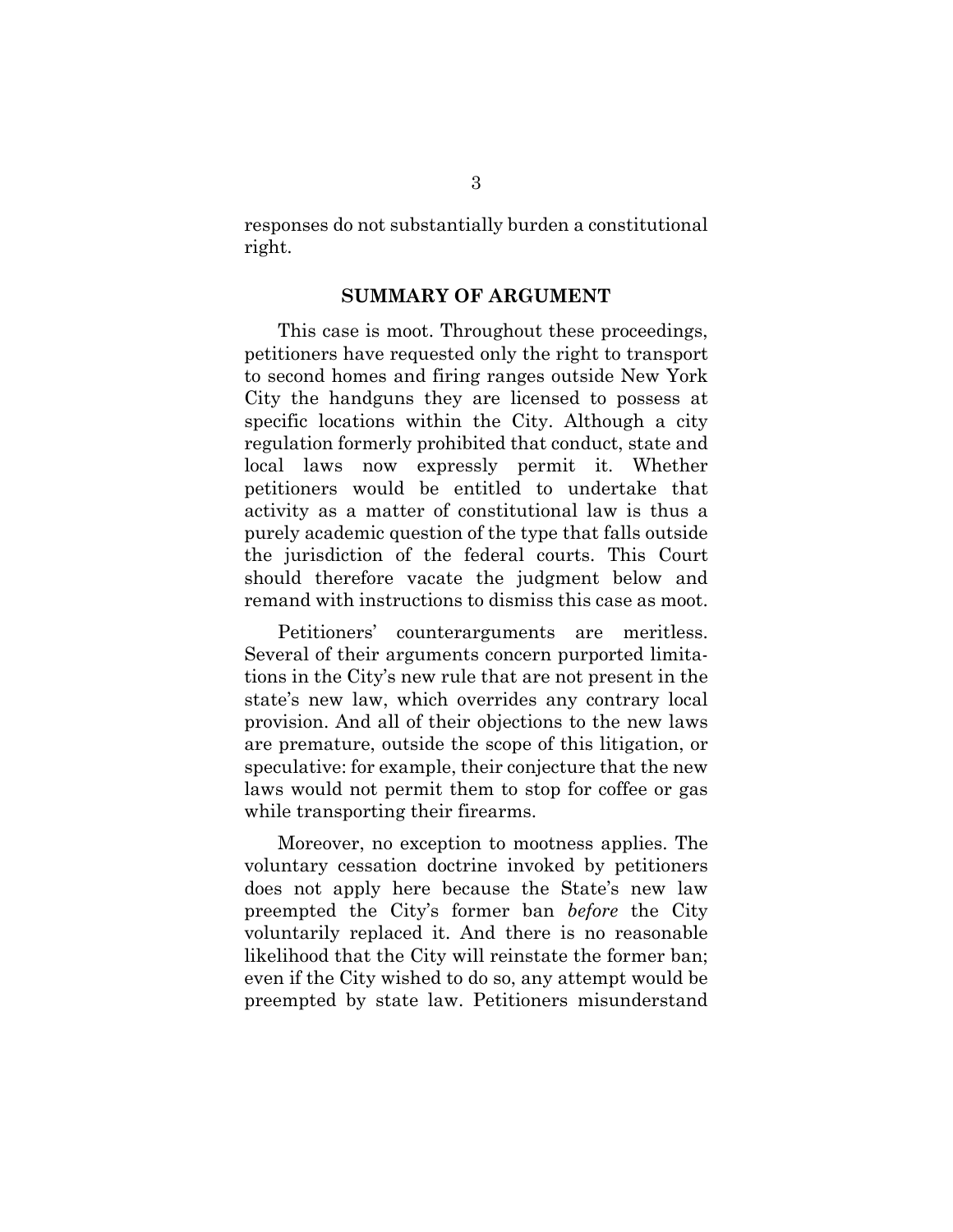the relationship between states and municipalities when claiming that the City "procured" the State's new law. Cities are creatures of their State, and their State controls them—not the other way around.

If this Court reaches the merits, it should reject petitioners' overbroad interpretations of the Second Amendment, the dormant Commerce Clause, and the constitutional right to travel. This Court has made clear that state and local governments may tailor their regulation of firearms to the varying circumstances prevailing in their different jurisdictions. Petitioners' requested approach to Second Amendment analysis would seriously inhibit lawmakers' ability to adopt tailored solutions to the grave problem of gun violence. This Court should decline petitioners' invitation to (a) exempt Second Amendment claims from the means-ends scrutiny applicable to other constitutional claims, or (b) require that strict scrutiny be applied to every Second Amendment claim.

This Court should instead recognize that certain types of firearm regulation can be constitutional when they are substantially related to an important government objective. And this Court should make clear that such laws may appropriately take into account distinct local conditions, such as the unique demographic and geographic context of New York City. Here, for example, the City showed a substantial relationship between its rule and the singular publicsafety concerns presented by the movement of firearms through the nation's by-far largest, densest, and most urbanized major city—one with a unique concentration of schools, government buildings, places of worship, and the like.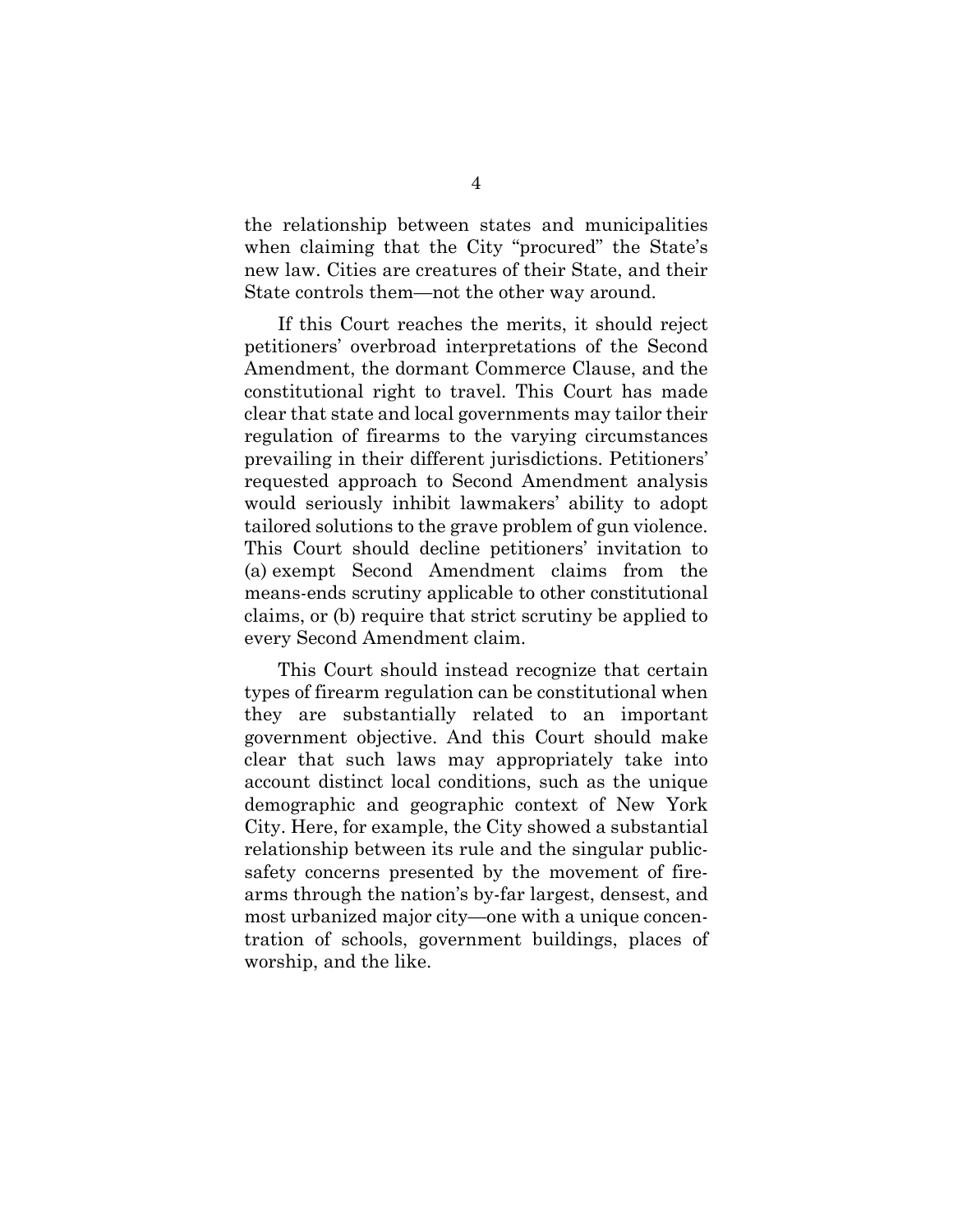Finally, this Court should reject petitioners' dormant Commerce Clause and right-to-travel claims. The former fails because Congress has enacted legislation under its Commerce Clause power—the Firearms Owner Protection Act of 1986, 18 U.S.C. § 926A—authorizing state and local restrictions on firearm transportation. The latter fails because the constitutional right to travel invalidates only laws that directly prohibit or penalize movement between States—not laws that make it less attractive for some people to leave their State.

#### **ARGUMENT**

#### <span id="page-12-1"></span><span id="page-12-0"></span>**I. Recent Developments Have Rendered This Case Moot.**

#### <span id="page-12-2"></span>**A. Petitioners Have Received All the Relief They Sought.**

Petitioners are New York City residents who have licenses to possess firearms at a home or business within the City—i.e., "premises licenses." (JA28-29.) Throughout these proceedings, petitioners have insisted that their suit requests only "the modest ability to transport their licensed firearms, unloaded and locked away separate from ammunition, to a shooting range or second home outside" New York City. Cert. Pet. Reply Br. 1. The former version of a New York City regulation codified at 38 R.C.N.Y. § 5-23 (Pet. App. 88-90) denied petitioners that ability unless they obtained a separate license to carry a loaded handgun in public. Petitioners expressly disavowed any desire to carry a loaded handgun around the City (CA2 ECF No. 41, at 38), and did not challenge any state or local provision regulating such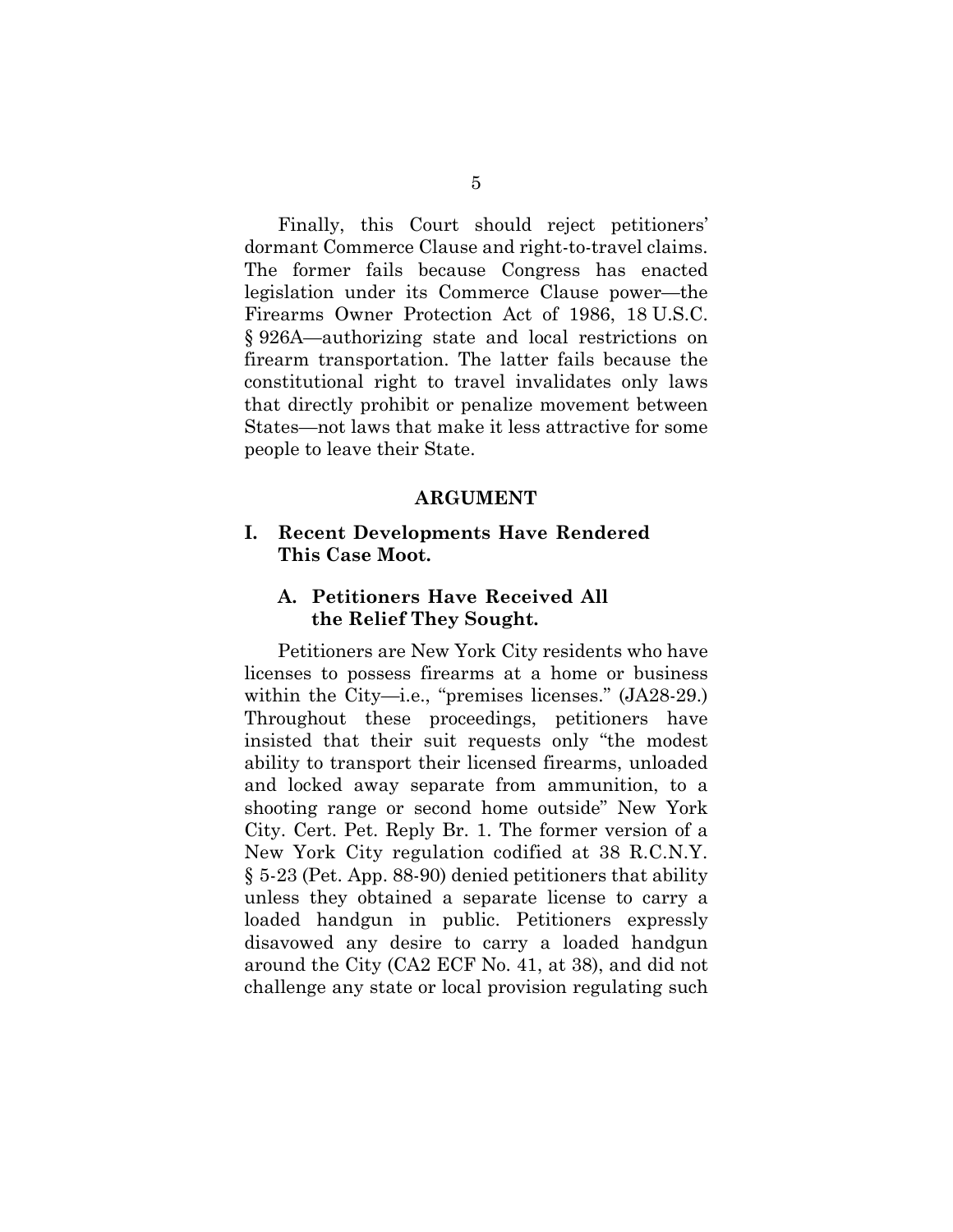conduct. Instead, they challenged only 38 R.C.N.Y. § 5-23's former prohibition on *transporting* unloaded premises-licensed firearms to certain locations outside New York City.

That challenge became moot last month when the City amended its regulation to remove the challenged prohibition, and the State adopted legislation preempting such a prohibition and barring the City from reimposing it. *See* Suggestion of Mootness (SOM) App. 1a-11a (regulatory amendment to 38 R.C.N.Y. § 5-23); *id.* 12a-15a (statutory amendment to N.Y. Penal Law § 400.00(6)). These developments granted petitioners the very relief they sought. As a result, the case no longer presents a live controversy within the jurisdiction of the federal courts. *See* U.S. Const. art. III, § 2. This Court has long recognized this jurisdictional limit in dismissing claims as moot where, as here, a provision challenged in litigation is repealed or amended during the pendency of appellate proceedings. *See*, *e.g.*, *Princeton Univ. v. Schmid*, 455 U.S. 100, 103 (1982) (per curiam); *Diffenderfer v. Central Baptist Church of Miami, Inc.*, 404 U.S. 412, 414-15 (1972) (per curiam); *Hall v. Beals*, 396 U.S. 45, 48 (1969) (per curiam).[1](#page-13-0) As Chief Justice Rehnquist explained in *Burke v. Barnes*, "a challenge to the validity of a statute that has been repealed" is no different from "a challenge to the validity of a statute that has expired":

 $\overline{a}$ 

<span id="page-13-0"></span><sup>1</sup> *Accord*, *e.g.*, *Wyoming v. United States Dep't of Interior*, 587 F.3d 1245, 1252-53 (10th Cir. 2009) (Gorsuch, J.); *Nextel Partners Inc. v. Kingston Twp.*, 286 F.3d 687, 693 (3d Cir. 2002) (Alito, J.); *cf. Hedgepeth ex rel. Hedgepeth v. Washington Metro. Area Transit Auth.*, 386 F.3d 1148, 1152 (D.C. Cir. 2004) (Roberts, J.) (challenge to public-transit policies that resulted in arrest of twelve-year-old girl not mooted by policies' rescission only because of girl's request for expungement of arrest record).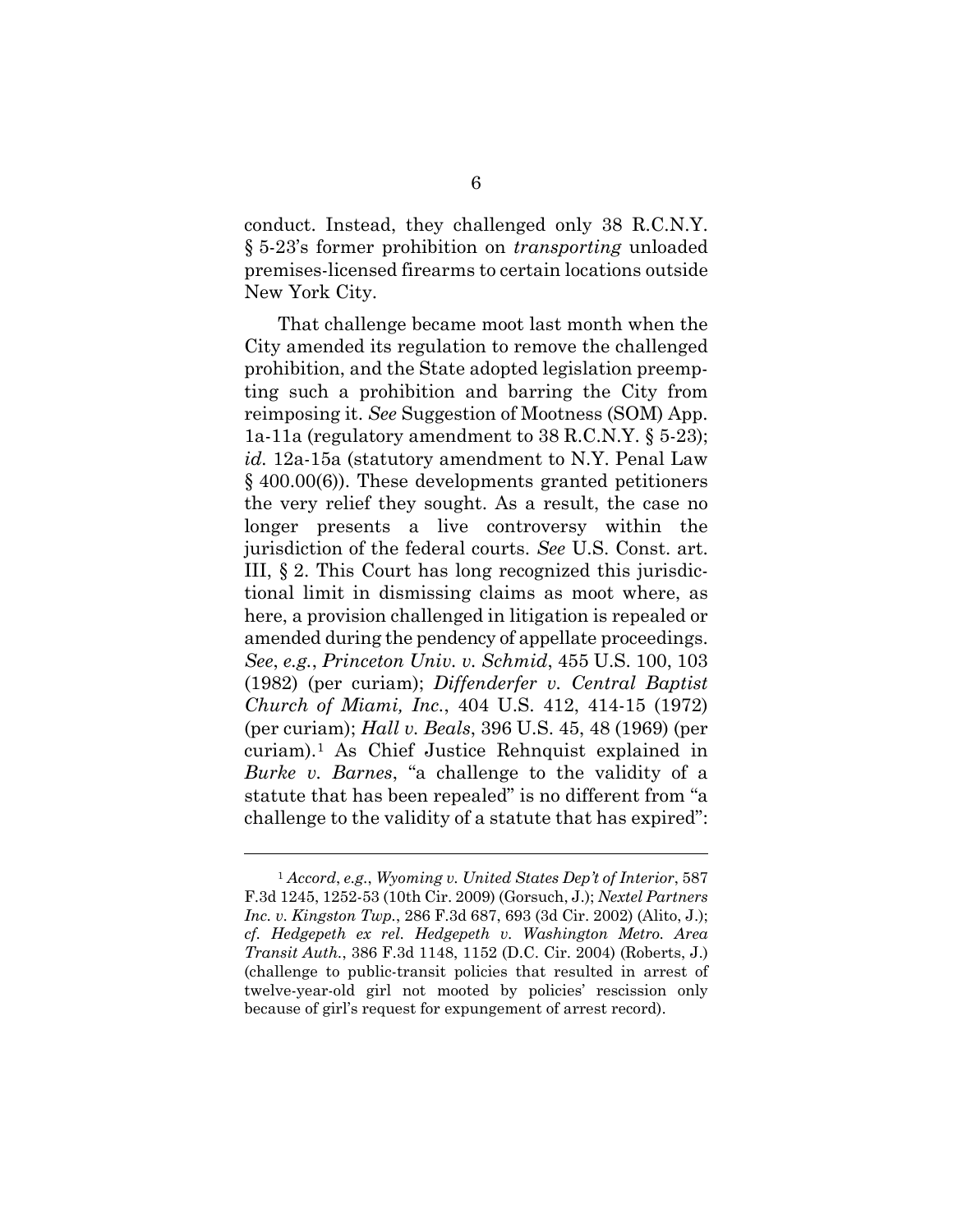both are moot once the challenged legislation no longer has "any present effect." 479 U.S. 361, 363-64 (1987).

Petitioners challenged only the City's former ban on removing premises-licensed firearms from the City—and only insofar as that ban applied to "*traveling beyond the borders of the City of New York*" with premises-licensed handguns for use at a gun range, shooting competition, or second home. (JA48 (emphasis added).) Their requests for declaratory and injunctive relief exclusively concerned that issue. (JA48.)

Petitioners thus pleaded a case that addressed only certain applications of the City's then-existing ban, and that is the case that petitioners have consistently litigated. At summary judgment, they requested an injunction limited to barring the enforcement of  $\S$  5-23 in a way that "prohibits or precludes" the plaintiffs from traveling beyond either the borders of New York City or New York State with a licensed handgun to attend a shooting range or competition or to travel to a second home." Dist. Ct. ECF No. 43. Petitioners assured the Second Circuit that they "simply want to be permitted to safely transport their unloaded handguns between locations where they may lawfully be used and possessed." CA2 ECF No. 41, at 38. And in this Court, they sought review only of the constitutionality of "the City's ban on transporting a licensed, locked, and unloaded handgun to a home or shooting range outside city limits." Pet. i.

Petitioners' claims are unquestionably moot. Local law now allows them to transport their premiseslicensed firearms to and from the following locations, whether "within or outside New York City": "[a]nother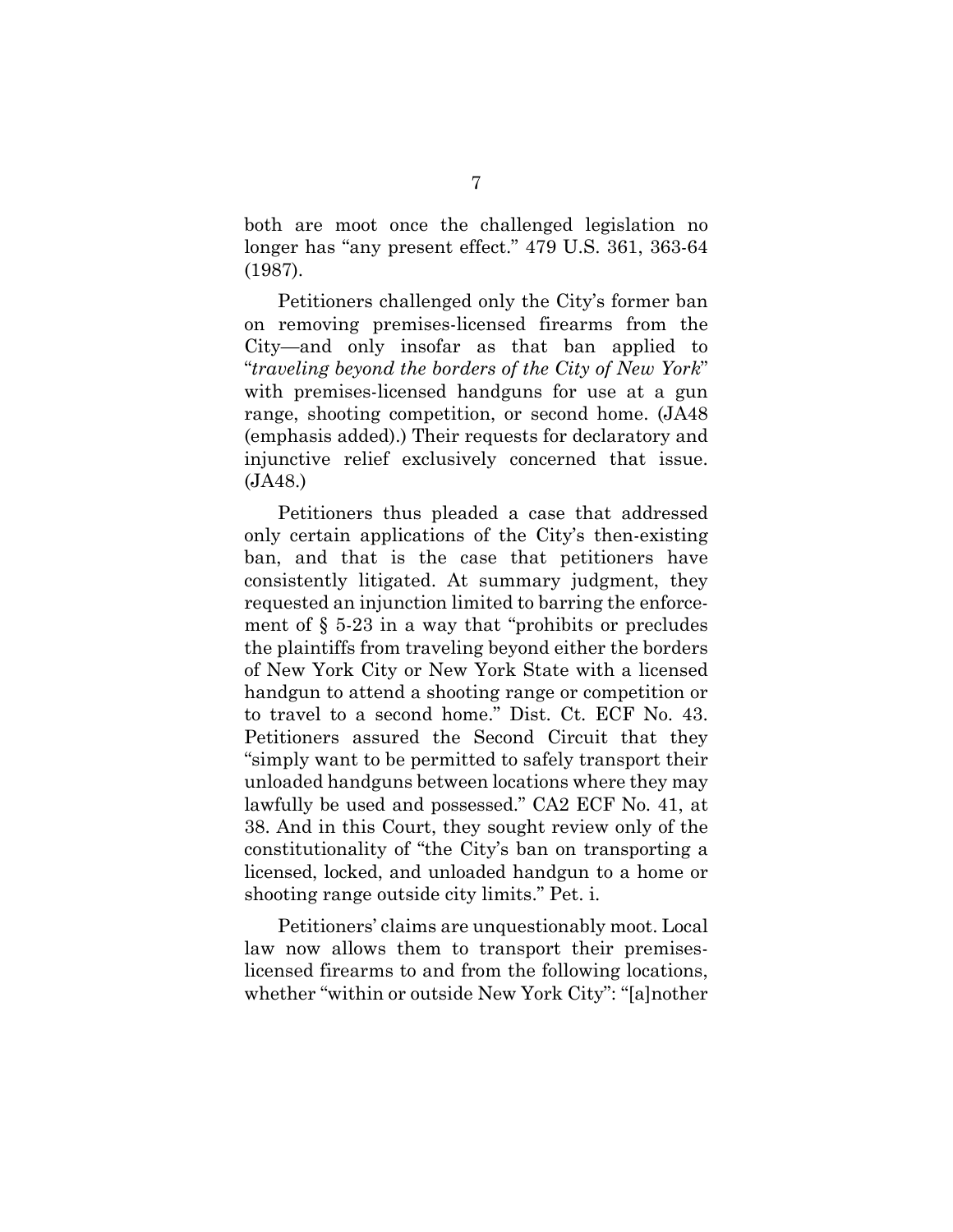residence, or place of business" where petitioners are authorized to possess their firearms, or a "lawful small arms range/shooting club or lawful shooting competition." SOM App. 9a. And state law allows them to transport their premises-licensed firearms to the same locations and to "any other location where" they are "lawfully authorized to have and possess" such firearms. SOM App 14a. Whether the Second Amendment independently entitles petitioners to undertake these actions—the question on which petitioners sought and this Court granted certiorari—is now academic. This Court should therefore vacate the Second Circuit's judgment and remand with instructions to dismiss this case as moot. *See*, *e.g.*, *Hall*, 396 U.S. at 50. Alternatively, it should at a minimum vacate and remand to the court of appeals with instructions to consider mootness in the first instance. *See*, *e.g.*, *United States v. Chesapeake & Potomac Tel. Co. of Va.*, 516 U.S. 415, 416 (1996) (per curiam).

#### <span id="page-15-1"></span><span id="page-15-0"></span>**B. Petitioners' Counterarguments Are Unavailing.**

**1. Petitioners' objections to the purported limitations of the City's and State's new laws cannot save this case from mootness.** 

Petitioners wrongly claim that the City's and State's new provisions fail to give them all of the relief they requested below. Response (Resp.) to SOM 12-22. Throughout this litigation, petitioners have emphasized that they are requesting only the right to "travel[] beyond" (JA48) New York City with their premises-licensed firearms to second homes, firing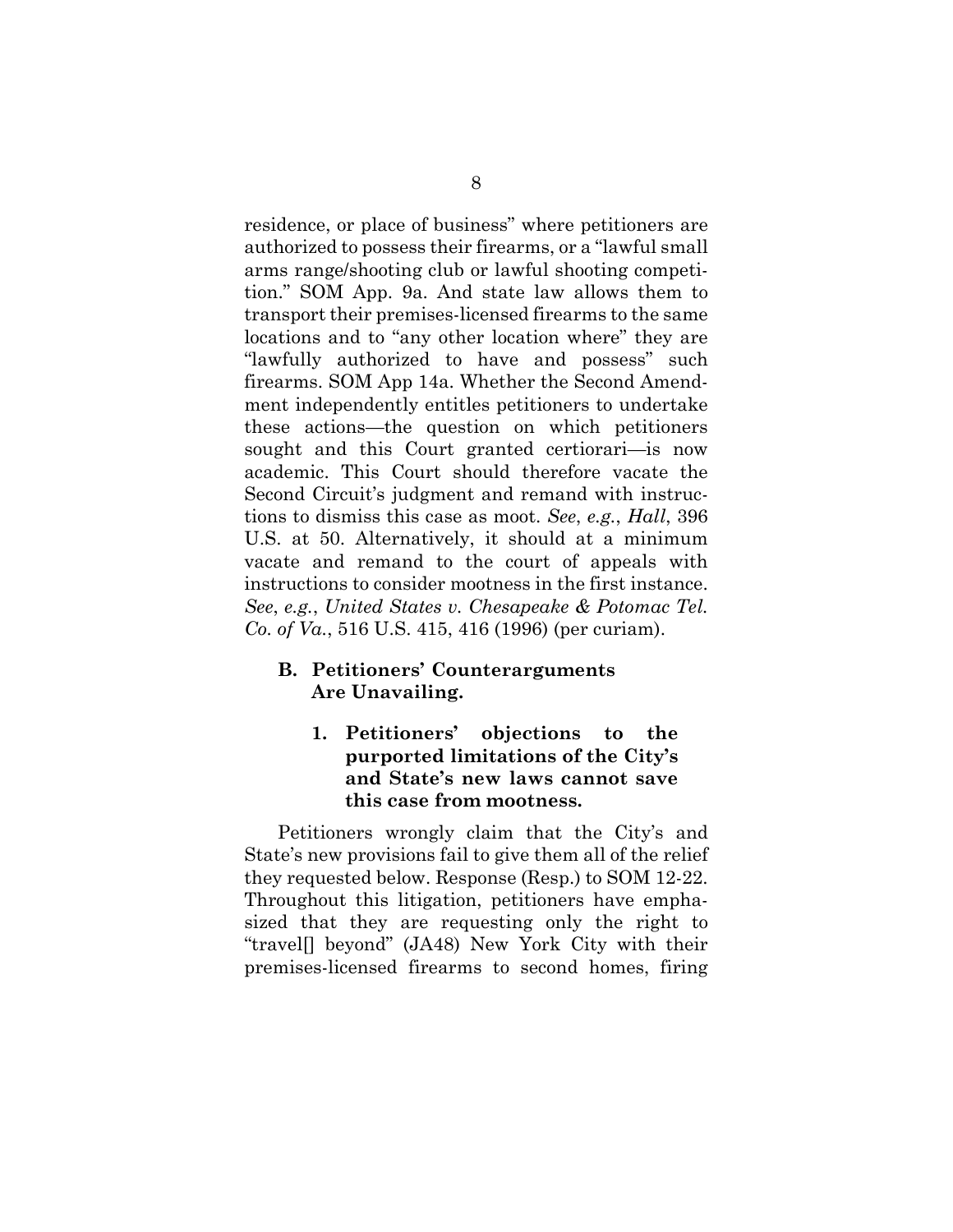ranges, and shooting competitions. Petitioners now indisputably have that right.

Petitioners nonetheless assert that the City's revised regulations prevent them from taking their firearms outside the City to vacation properties that they do not own (Resp. to SOM 15) and from stopping for coffee or gas while transporting their firearms within the City (Resp. to SOM 2, 13-15, 19, 22). They also object that the City has limited them to transporting their firearms to "lawful" shooting ranges and competitions. Resp. to SOM 8.

But those objections are based on particular language in the City's new provision that do not appear in the State's law preempting the City's former ban. Specifically, petitioners focus on language (a) allowing the transport of a premises-licensed firearm to another dwelling or business "of the licensee" (SOM App. 9a); (b) providing that transport within New York City "shall be continuous and uninterrupted" (SOM App. 10a); and (c) requiring that any shooting range or competition to which a firearm is transported be "lawful" (SOM App. 9a). Whatever limitations that language may create, the State's new law does not contain such language. That law makes clear that the holder of a firearm with a New York City premises license may transport it to "*any* other location" where he or she is "lawfully authorized" to possess it, and provides that travel must be "directly to or from" that location (SOM App. 14a (emphasis added)), rather than "continuous and uninterrupted."[2](#page-16-0)

 $\overline{a}$ 

<span id="page-16-0"></span><sup>2</sup> The "directly to or from" restriction goes no further than the equivalent restriction on travel to shooting ranges in the City that was part of the City's former regulation (Pet. App. 88), and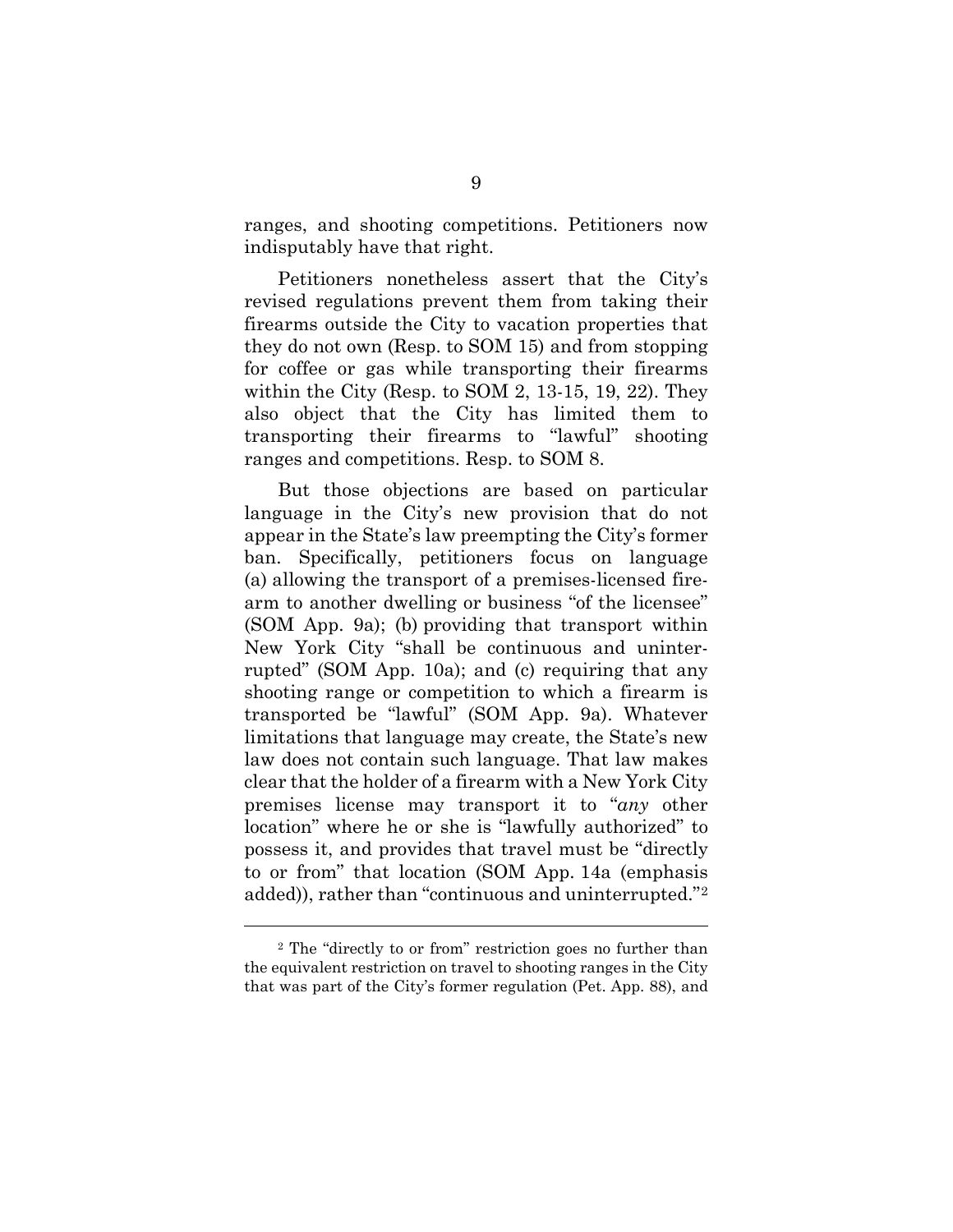To be sure, the State's new law specifies that a shooting range to which a firearm is transported must be "authorized by law to operate as such," and that a shooting competition to which a firearm is transported must comply with New York State law or "the law applicable at the place of such competition" (SOM App. 14a). But petitioners do not (and cannot) show that those requirements are unduly restrictive: they cannot legitimately claim a right to transport a firearm to an *illegal* shooting range or competition. And regardless of how the City might interpret its "lawful" language, the State's law contains an additional provision permitting transport to "any other location" where a premises licensee may lawfully possess a firearm.

Petitioners attempt to sidestep these points by claiming, without any support, that "state law leaves many disputed questions—from the propriety of coffee stops to the scope of places where handgun use is 'lawfully authorized'—to local officials." Resp. to SOM 2. That claim is refuted by the statutory text, which makes clear that the state law *displaces* local authority by preempting "any inconsistent provision of state or local law or rule or regulation." SOM App. 14a. Moreover, the meaning of the State's new statute and the City's new regulation, for that matter—will ultimately be determined not by local officials, but by New York's state courts. Any dispute about the statute's meaning or validity must therefore await

l

which petitioners never challenged. *See also* U.S. Br. 26 (suggesting City could legitimately require those transporting firearms to firing ranges outside the City to take "a direct route to that destination").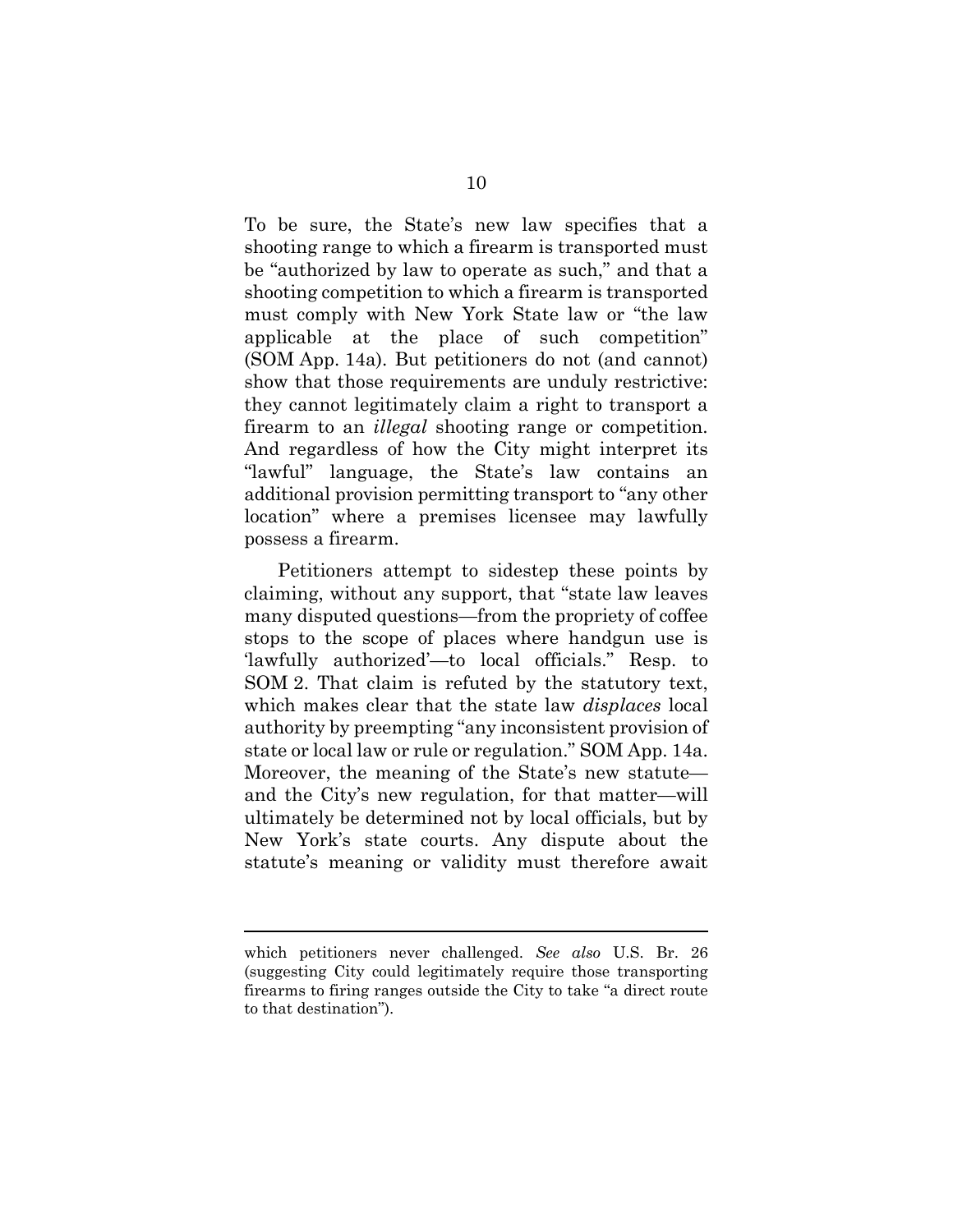subsequent adjudication. *Cf. Hall*, 396 U.S. at 49-50. See *infra* at 12-13.

A second fatal flaw in petitioners' position is that their new arguments go beyond the "modest ability" to transport firearms outside New York City that petitioners previously presented as their sole object in this case. Petitioners did not assert below the right to transport handguns to vacation spots distinct from second homes; to the contrary, they represented to the Second Circuit when petitioning for en banc review that "the only places" they asked to bring their premises-licensed handguns were "shooting ranges or second homes." CA2 ECF No. 124, at 11. Similarly, they never before claimed a constitutional right to take a gas or coffee break while transporting firearms within New York City; instead, they claimed only a constitutional right to remove their premises-licensed firearms *from* New York City, and only for the limited purpose of going to a firing range, shooting competition, or second home.

The same consideration disposes of another objection raised by petitioners—i.e., that the State's new law allows holders of premises licenses issued outside New York City to bring their firearms into the City only with the written authorization of the New York City Police Commissioner. *See* SOM App. 14a-15a; Resp. to SOM 20. That objection, too, improperly seeks to expand this suit beyond the narrow bounds petitioners deliberately selected. This case is not—and has never been—about premises licenses issued *outside* New York City. Instead, the individual petitioners are holders of New York City–issued premises licenses whose complaint alleged that a former New York City regulation precluded them from taking those firearms to locations outside the City. And while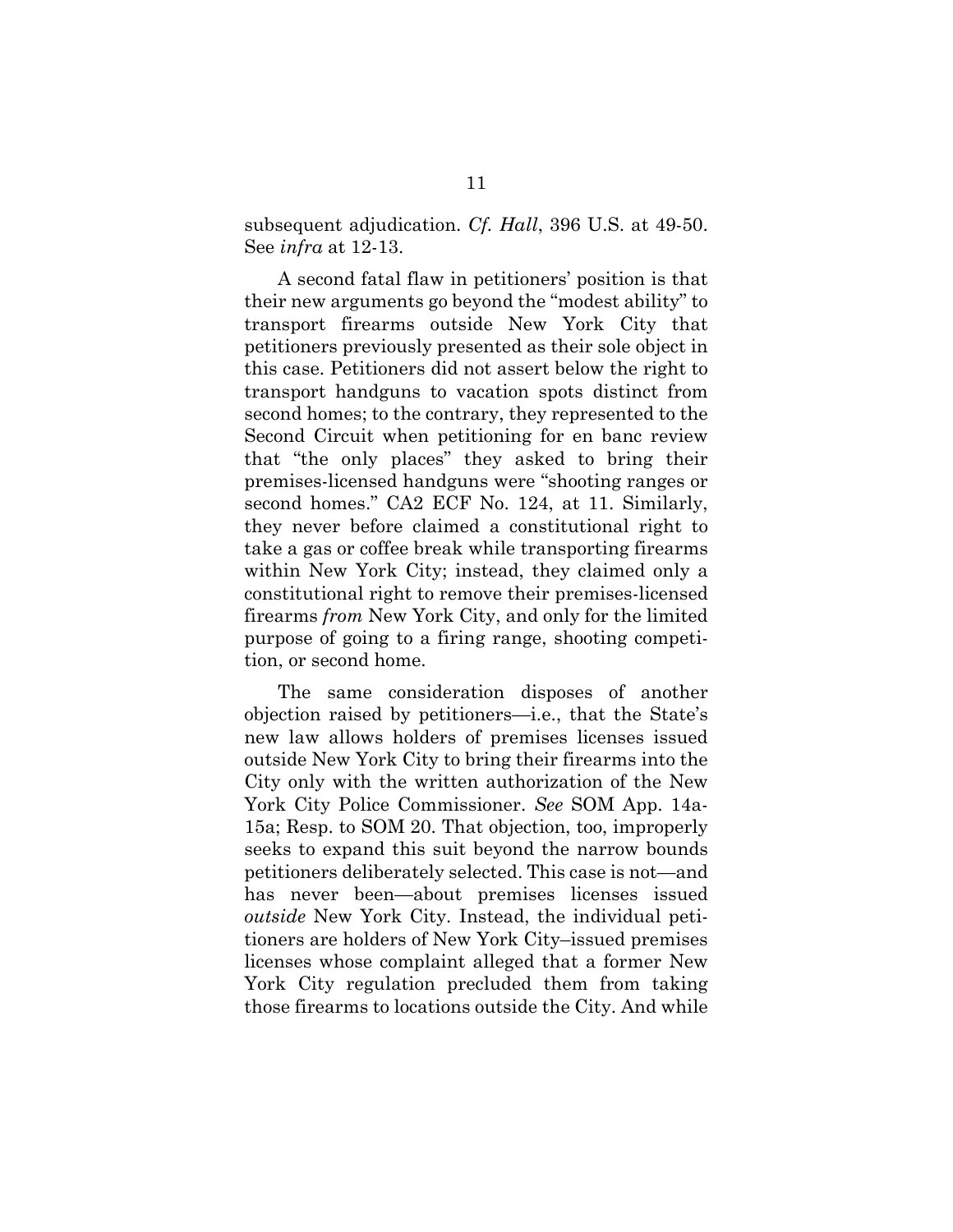this case also features an institutional petitioner, the complaint says nothing about its members except that they "participate in numerous rifle and pistol matches within and without the City of New York on an annual basis." (JA27.) The complaint does not identify—let alone establish standing or raise a claim on behalf of any holder of a premises license issued outside New York City. *See*, *e.g.*, *Summers v. Earth Island Inst.*, 555 U.S. 488, 499 (2009). Moreover, the State's new law does not *prohibit* holders of premises licenses issued elsewhere from transporting their firearms into the City—the law simply requires prior authorization from the City's police commissioner.[3](#page-19-0) *Cf*. City SOM Reply 2 (noting that State's new law actually liberalized transporting of firearms into New York City).

In any event, whether and how the authorization requirement might affect the transport of firearms is a question for another day. Beyond the absence from this case of any holders of premises licenses issued outside New York City, or any relevant facts or allegations about them, the statutory requirement that such license holders obtain authorization from the City's police commissioner before bringing a firearm into the City is brand new. Its meaning and practical effect thus have yet to be determined, and any dispute about its application or validity is unripe and can be adjudicated only in a future case that, unlike this one, properly presents the issue. Indeed, this Court has repeatedly held that state courts must be given the

l

<span id="page-19-0"></span><sup>3</sup> Petitioners also note that the City's revised regulations still require them to obtain written authorization from the New York City Police Commissioner to transport their firearms to a gunsmith (*see* Resp. to SOM 2, 13, 19), but petitioners did not previously challenge *that* requirement, or even mention it in their complaint.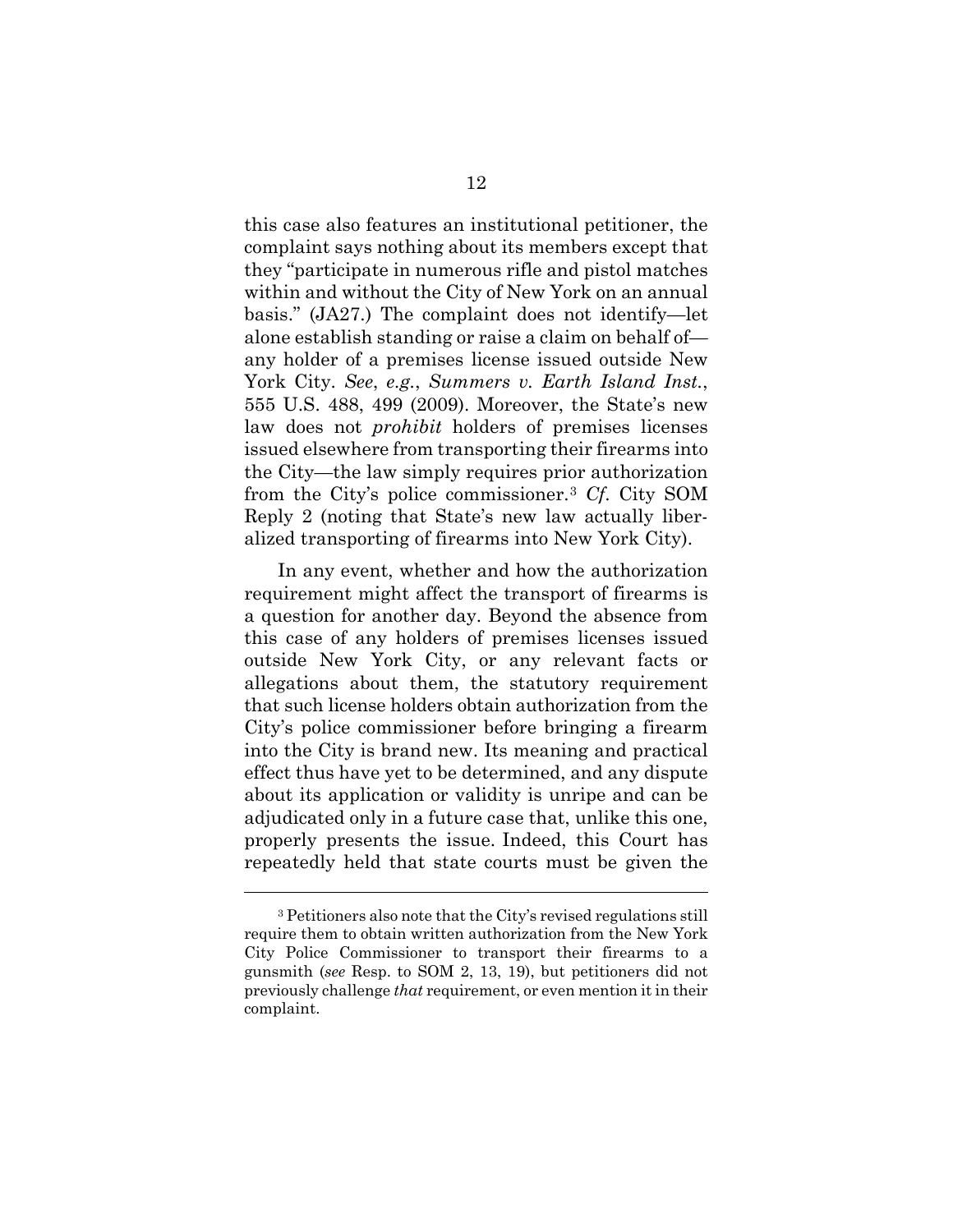opportunity to give state laws a narrowing construction before a federal court opines on their constitutionality. *See*, *e.g.*, *Adams v. Robertson*, 520 U.S. 83, 90 (1997) (per curiam). And this Court has repeatedly stressed that it is a Court of final review, not a Court of first review. *See*, *e.g.*, *Cutter v. Wilkinson*, 544 U.S. 709, 718 n.7 (2005).

Finally, petitioners claim that this case is not moot because of the asserted potential for lingering effects of past conduct, suggesting that they might be prosecuted for past violations of the City's former rule or might need to disclose such a violation when seeking a firearms license in the future. That claim is entirely speculative and therefore unavailing. *See*, *e.g.*, *Summers*, 555 U.S. at 499. Petitioners do not state or suggest that they ever violated the City's former ban; to the contrary, they allege they refrained from participating in shooting competitions in order to avoid violating the former ban (JA32-33). And it is pure conjecture whether anyone else will ever be prosecuted for having violated the ban under circumstances that, according to petitioners, would make prosecution unconstitutional—i.e., where an individual transported a premises-licensed firearm to a second home, firing range, or shooting competition outside New York City.

Petitioners misplace their reliance on *Decker v. Northwest Environmental Defense Center*, an enforcement proceeding for alleged violations of a Clean Water Act regulation where the remedies available included penalties for past infractions and remediation of damage allegedly caused by those infractions. *See* 568 U.S. 597, 609-10 (2001). In *Decker,* the amendment of the underlying regulation while the matter was pending before this Court failed to moot the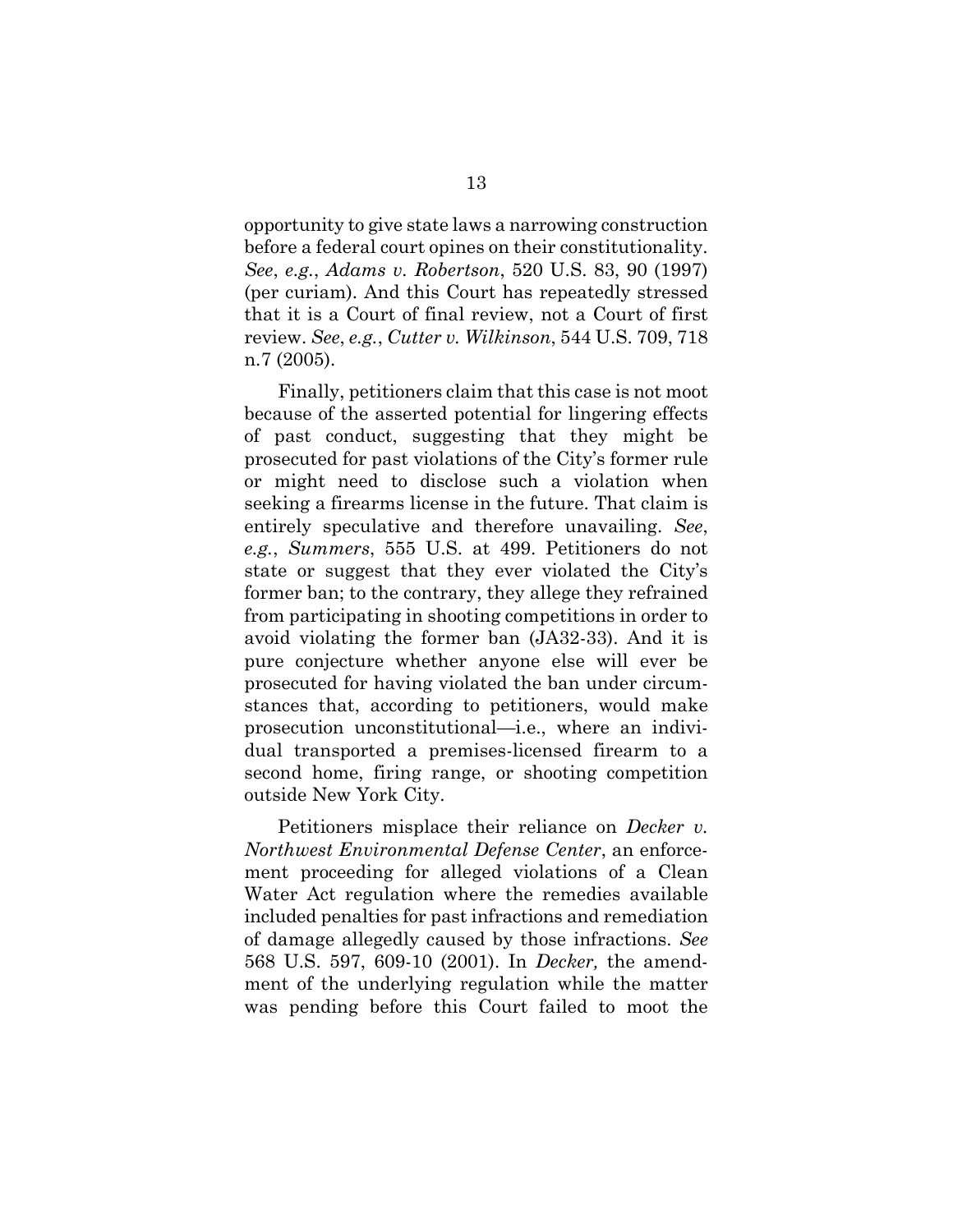parties' dispute over whether the defendants had violated the earlier version and if so, what remedies would be appropriate. *Id.* Here, by contrast, no one asserts that petitioners or anyone else violated the City's former ban or faces unconstitutional penalties for having done so.[4](#page-21-1)

Similar considerations dispose of petitioners' concern about needing to disclose violations of the former ban in their future licensing applications. If an individual ever faces the denial of a firearm license under the circumstances hypothesized by petitioners, any issue concerning the constitutionality of that denial can be dealt with in a subsequent, concrete case presenting the requisite parties and facts. *See*, *e.g.*, *FW/PBS, Inc. v. City of Dallas*, 493 U.S. 215, 235 (1990).

#### <span id="page-21-0"></span>**2. The "voluntary cessation" exception to mootness does not apply.**

Petitioners are likewise wrong in claiming that this case qualifies for the "voluntary cessation" exception to the mootness doctrine, under which a defendant's decision to cease disputed conduct will not render a challenge to that conduct moot unless it is clear that the conduct will not resume after dismissal.

l

<span id="page-21-1"></span><sup>4</sup> Petitioners similarly misplace their reliance on *Knox v. Service Employees International Union, Local 1000*, 567 U.S. 298 (2012). In that case, there continued to be a live controversy over the sufficiency of defendants' attempt to comply with a remedial order of the district court while the case was pending in this Court. *Id.* at 308. Here, however, no such order was ever issued. Moreover, petitioners cannot save their case from mootness by claiming that the City's and State's new laws failed to give them broader relief than they requested in their complaint.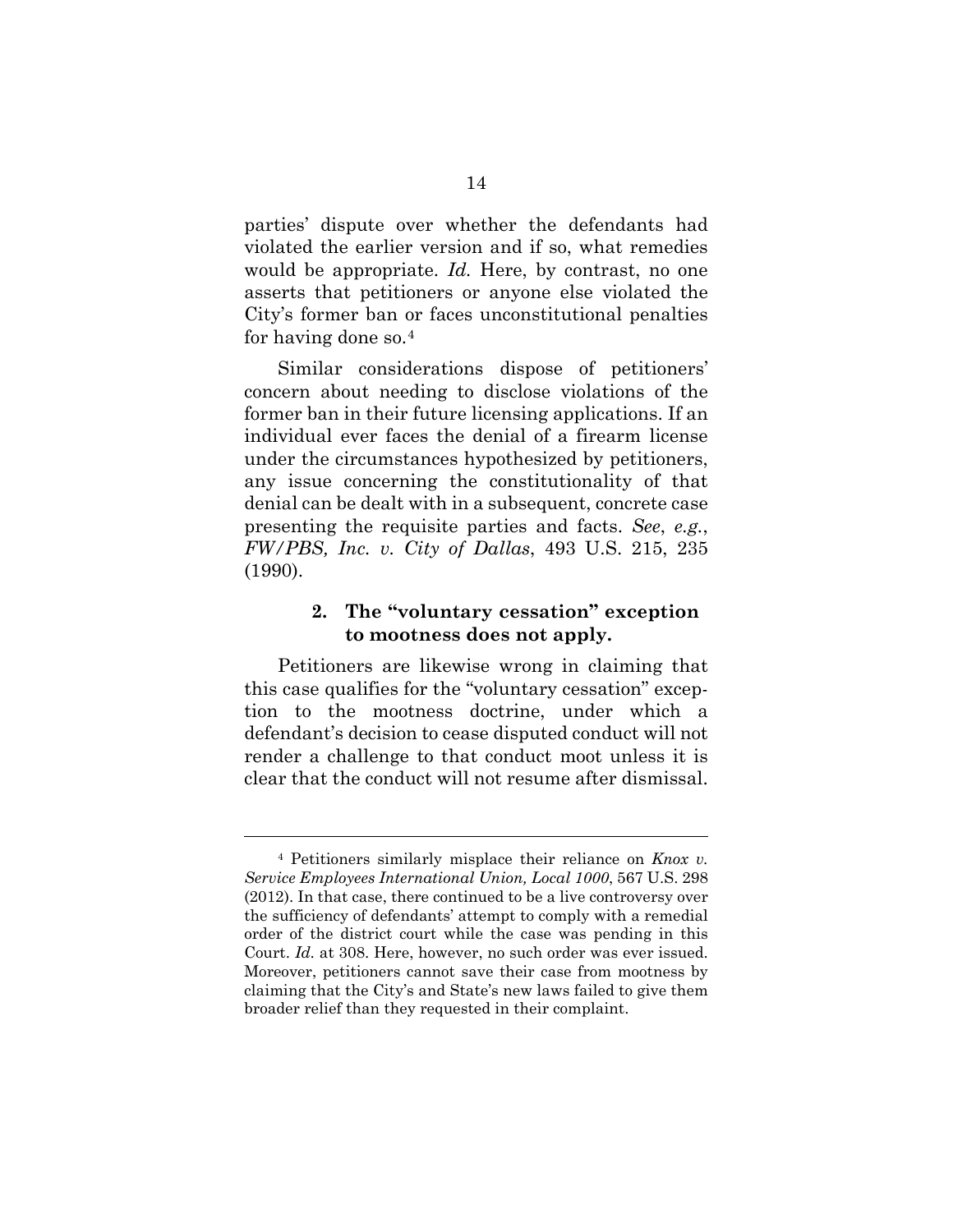#### *See*, *e.g.*, *City of Mesquite v. Aladdin's Castle, Inc.*, 455 U.S. 283, 289 (1982).

The first problem with petitioners' argument is that the City's cessation of the challenged conduct was not voluntary. Before the City's new rule took effect, its former rule was preempted by state legislation. SOM 5-6; SOM App. 12a, 15a. And that state legislation gives petitioners the very relief they have sought throughout this lawsuit (and potentially more).

For similar reasons, this case does not present a reasonable prospect that the City will resume its challenged conduct: the City actually lacks the power to do so. Even if the City attempted to readopt its prior regulation, the same state law that preempted that regulation would bar any new provision containing the same restrictions.[5](#page-22-0) Moreover, this case differs from *City of Mesquite*, where the municipal defendant announced its intention to reenact the challenged ordinance if the district court's order invalidating it were vacated. *See* 455 U.S. at 289 n.11. The City here has expressly stated, without qualification, that it has "no intention of returning to its former regulatory scheme" (SOM 19; City SOM Reply 7).[6](#page-22-1) *See Wilderness Soc'y v. Kane County*, 632 F.3d 1162, 1174-76 (10th

 $\overline{a}$ 

<span id="page-22-0"></span><sup>5</sup> *See Qwest Corp. v. City of Surprise*, 434 F.3d 1176, 1182 (9th Cir. 2006) (adoption of new ordinances by cities mooted case where any attempt to repeal exemption in new ordinances would result in preemption of local law by state law).

<span id="page-22-1"></span><sup>6</sup> In addition, this case is not one where the City's new regulation continues to impose the same allegedly unconstitutional restrictions as the prior one. *Cf. Northeastern Fla. Chapter of Associated Gen. Contractors of Am. v. City of Jacksonville*, 508 U.S. 656, 662 n.3 (1993) (observing that there is "no basis" to conclude that disputed conduct will be repeated where challenged laws are "changed substantially" by intervening legislation).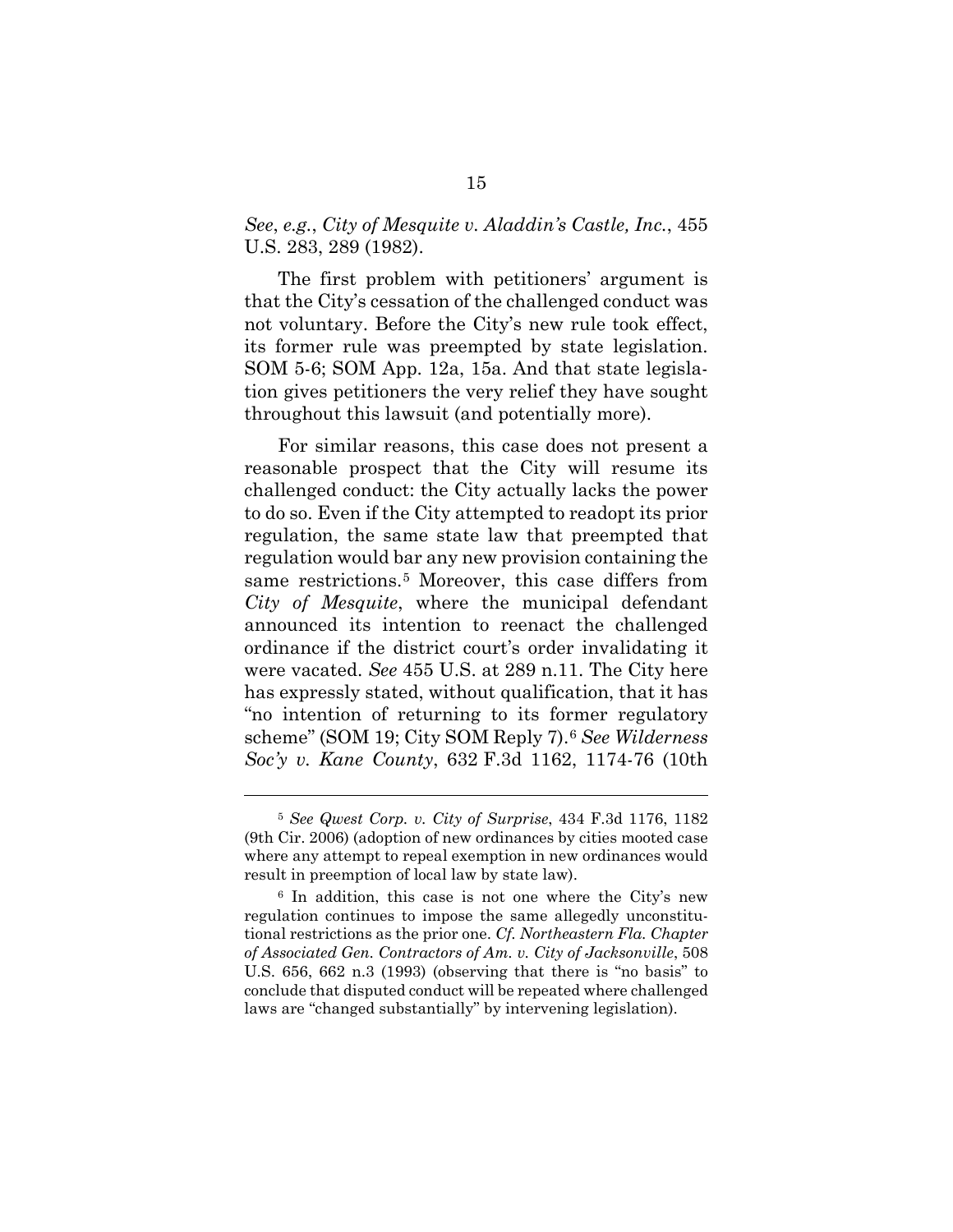Cir. 2011) (en banc) (Gorsuch, J., concurring in the judgment) (explaining that challenges to provisions of repealed county ordinance were moot where county expressed no interest in reenacting them).

Petitioners mistake the relationship between States and their municipal corporations in claiming (Resp. to SOM 1, 2, 9-10, 19, 28-29) that a municipality could procure a state law for the purpose of mooting a lawsuit against the municipality. As this Court has repeatedly recognized, cities "are merely departments of the State, and the State may withhold, grant or withdraw powers and privileges as it sees fit." *Ysursa v. Pocatello Educ. Ass'n*, 555 U.S. 353, 362 (2009) (quotation marks, brackets, and ellipsis omitted); *accord*, *e.g.*, *City of New York v. State of New York*, 86 N.Y.2d 286, 289-90 (1995). Cities thus cannot "procure[]" legislation from States (Resp. to SOM 1, 2, 19); such legislation can be passed only through the independent actions and judgment of a State's Legislature and Governor.

Petitioners misrepresent the facts in attempting to cast the State's legislation as the product of the desire of one of its sponsors to moot this case. Assemblymember Dinowitz's full answer to a question about whether the proposed legislation would impact this litigation—selectively and misleadingly quoted by petitioners—is: "I suppose it could, I mean, who knows what those five guys are gonna do? It could have an impact, but that's up to them. *But we, separate and apart from that, should certainly be doing this, because this makes sense for the State of New York*."[7](#page-23-0)

 $\overline{a}$ 

<span id="page-23-0"></span><sup>7</sup> N.Y. State Assembly, Proceedings, June 19, 2019, pt. 1, video at 5:41:00 (internet). (For authorities available on the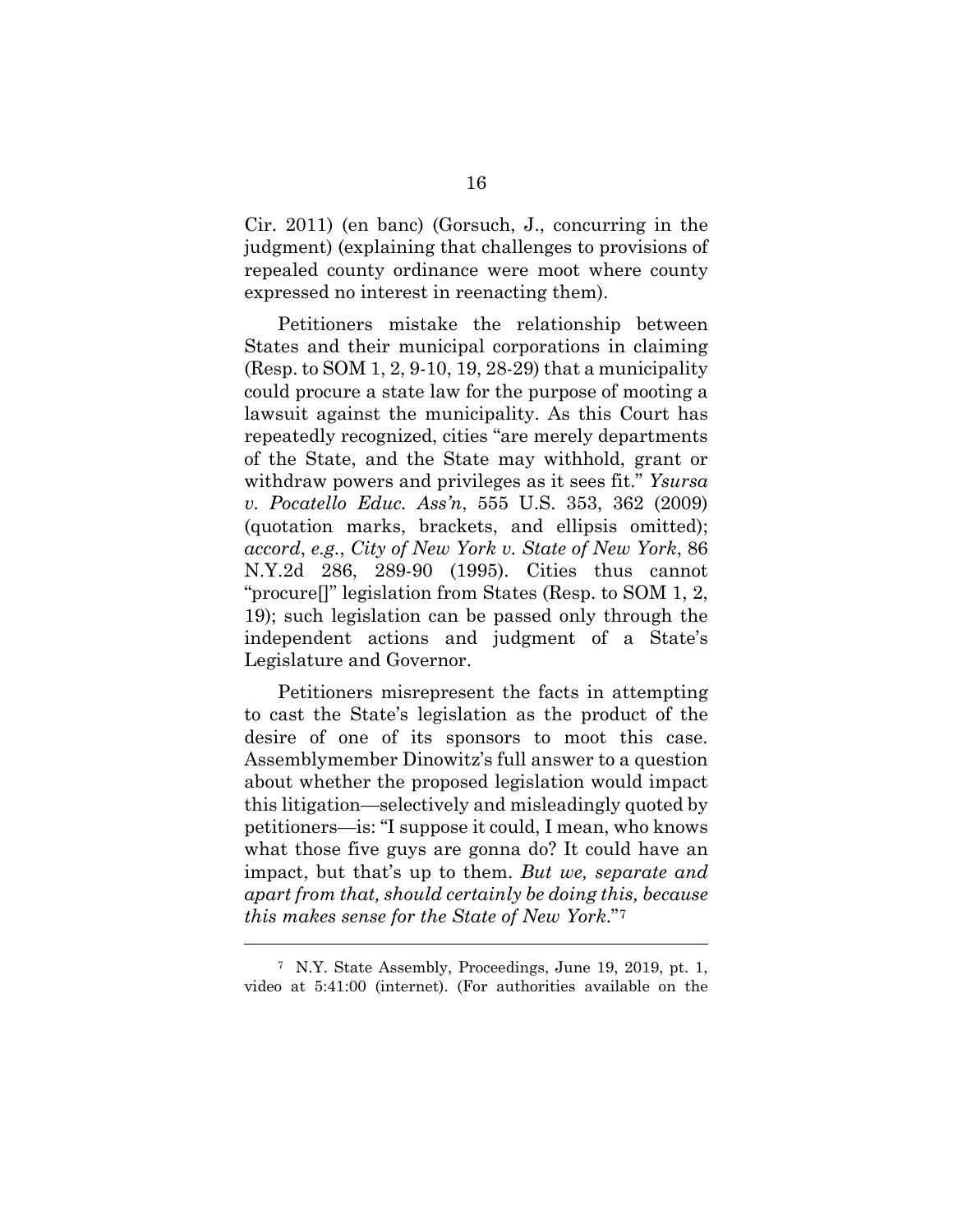Accordingly, applying the voluntary cessation doctrine here would be a significant and unwarranted expansion of that doctrine. A challenged local law has been preempted by a State that is not a party to the litigation—in addition to being repealed by the defendant locality. In these circumstances, principles of comity, federalism, state sovereignty, and judicial restraint all warrant deference to the State's legislative judgment—regardless of whether that judgment has the effect of resolving a constitutional controversy, even one pending before this Court.

Indeed, this Court has recognized that state authorities have a legitimate interest in avoiding constitutional disputes. In *Adams*, the Court dismissed as improvidently granted a writ of certiorari to the Alabama Supreme Court, after determining that the issue on which certiorari was granted—a federal due process challenge to class action rules issued by the Alabama Supreme Court—had not been properly presented to that court. In doing so, this Court noted that the Alabama Supreme Court had an "undeniable interest" in being able to either interpret its rules in a way that would avoid due process concerns or "exercise its power to *amend those rules to avoid potential constitutional challenges*." 520 U.S. at 90 (emphasis added). State legislatures similarly have "an undeniable interest" in being able to exercise their power to override local laws to avoid constitutional challenges, and treating their legislation as pretextual or nonexistent would be an affront to the States' dignity and authority. *Cf. Hunt v. Cromartie*, 526 U.S. 541, 545 n.1 (1999) (case not mooted by new legislation

l

internet, URLs appear in the table of authorities. Websites were last visited on August 12, 2019.)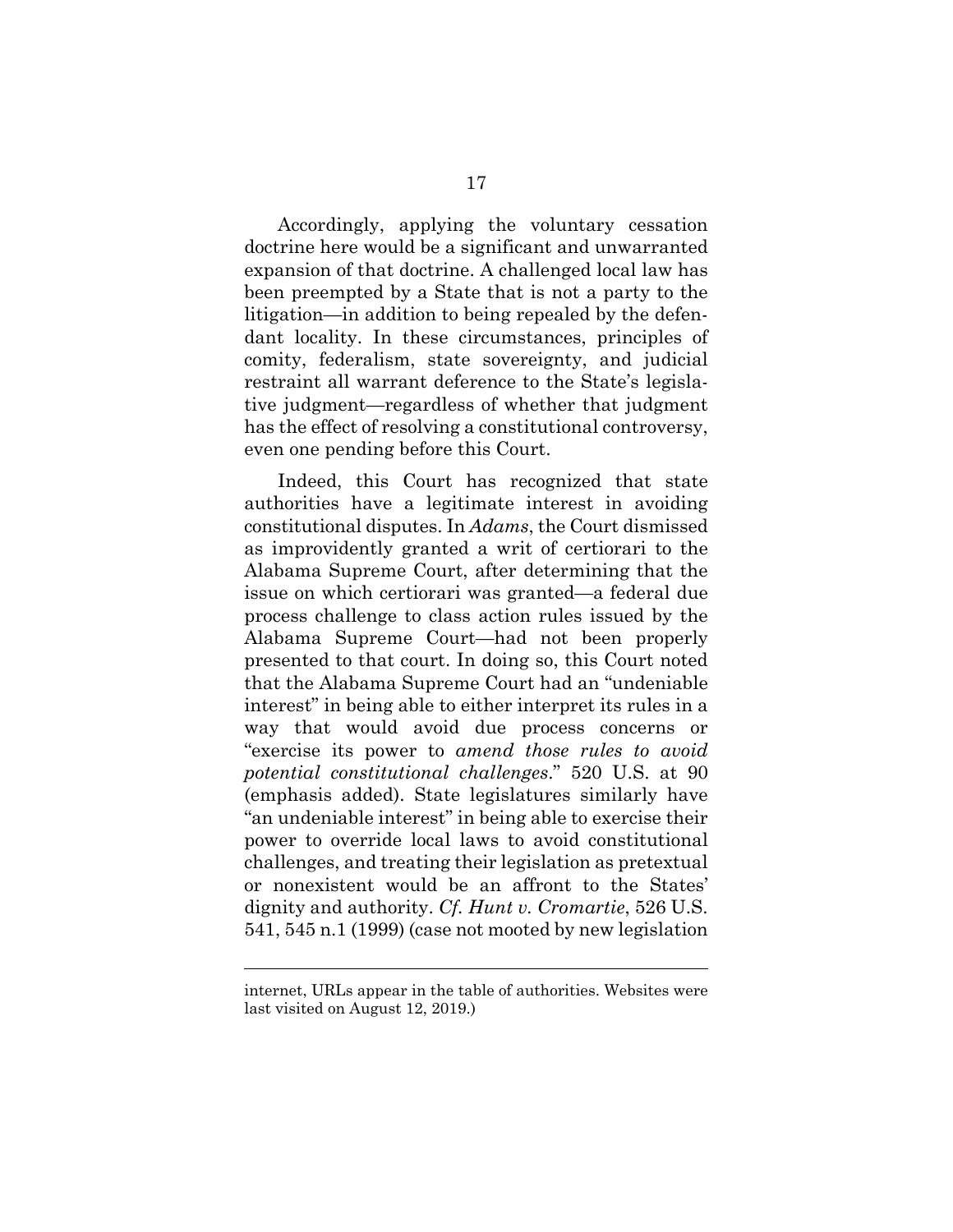providing that State would revert to challenged redistricting plan upon favorable decision by this Court). This Court has repeatedly stressed that it should decide constitutional questions only when absolutely necessary. *See*, *e.g.*, *Matal v. Tam*, 137 S. Ct. 1744, 1755 (2017). The State's legislation here has removed any necessity for this Court to decide the constitutionality of the City's former regulation.

#### <span id="page-25-0"></span>**3. Petitioners' remaining arguments are meritless.**

Petitioners' remaining arguments fare no better. Although they claim they still possess live claims for costs, attorney's fees, and such other relief as the district court deems just and proper, such requests cannot confer jurisdiction on this Court. *See Lewis v. Continental Bank Corp.*, 494 U.S. 472, 480 (1990). A party cannot procure "unnecessary judicial pronouncements," including on constitutional issues, "solely in order to obtain reimbursement of sunk costs." *Id.*

Petitioners are thus left to suggest that the City's mootness arguments somehow fail because those arguments are linked to the City's "prior rules, as opposed to the claim of power underlying them." Resp. to SOM 30. But that suggestion simply shows the mootness of petitioners' claims. Petitioners *themselves* were "careful to tie" their claims to the City's "prior rules." Resp. to SOM 30. That is why this case no longer presents a live controversy now that those rules have ceased to have "any present effect." *Burke*, 479 U.S. at 363. In the absence of any actual restraint imposed (or likely to be imposed) on petitioners by those rules, the validity of the "claim to power underlying" the rules is precisely the type of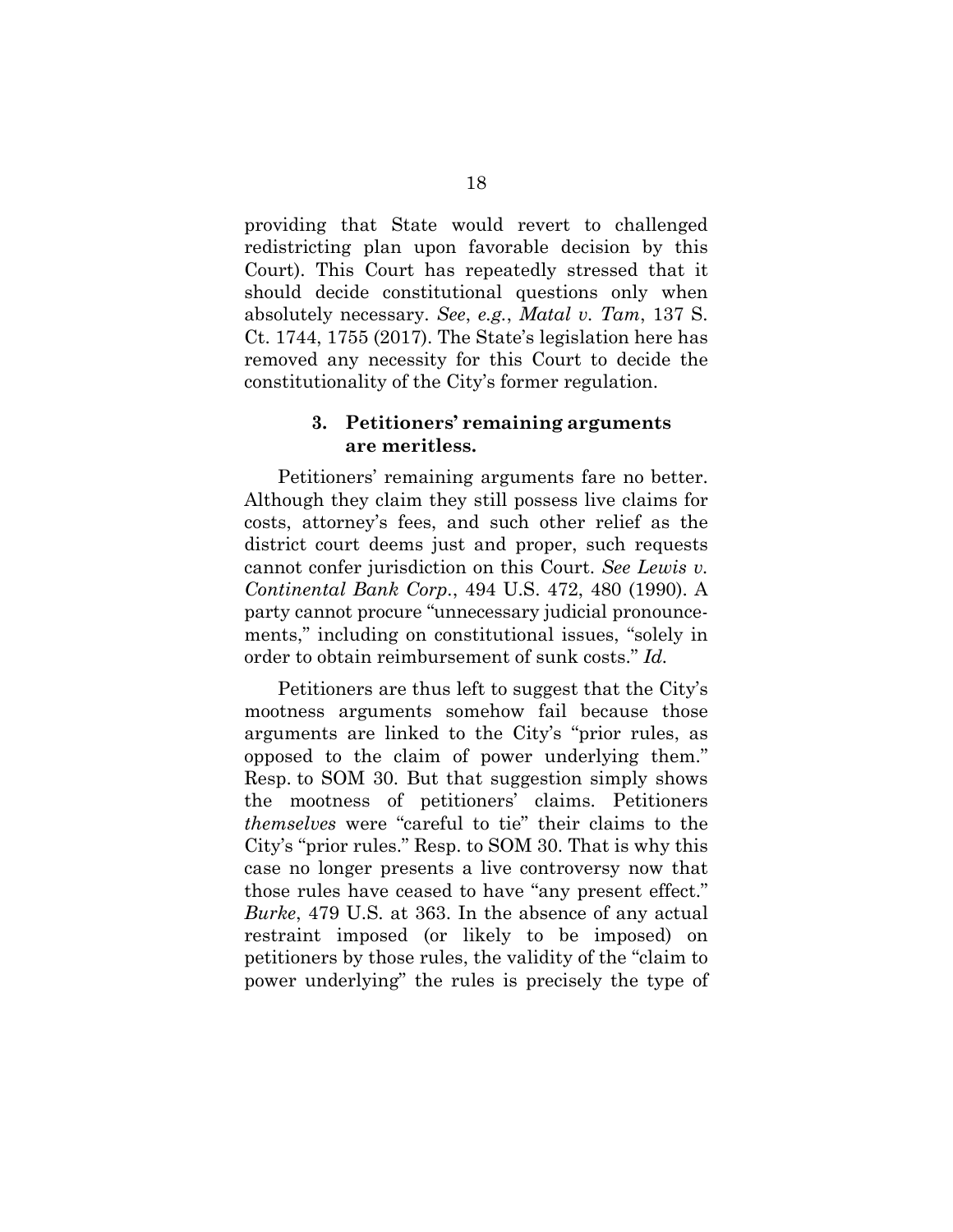academic question that lies beyond the jurisdiction of the federal courts.

### <span id="page-26-0"></span>**II. If This Court Reaches the Merits, It Should Reject Petitioners' Sweeping Constitutional Claims.**

This Court should not decide the merits of petitioners' now-moot claims. But if it does, it should reject petitioners' expansive reading of the Second Amendment, the dormant Commerce Clause, and the constitutional guarantee of a right to travel—and affirm the judgment below. Petitioners ask the court to fashion "a rule of constitutional law broader than is required by the precise facts." *Washington State Grange v. Washington State Republican Party*, 552 U.S. 442, 450 (2008) (quotation marks omitted). Moreover, their specific arguments conflict with this Court's precedents and would jeopardize a wide swath of important state and local public-safety measures.

### <span id="page-26-1"></span>**A. This Court's Second Amendment Cases Foreclose Petitioners' Broad Attack on State and Local Firearm Regulations.**

<span id="page-26-2"></span>**1. The Second Amendment preserves state and local authority to enact firearm restrictions in furtherance of public safety.** 

In *District of Columbia v. Heller*, this Court made clear that the scope of the Second Amendment "is not unlimited." 554 U.S. 570, 626 (2008). And in *McDonald v. City of Chicago*, eight of the Court's nine members specifically stressed the role of state and local innovation in addressing the formidable issue of gun violence. As Justice Alito explained, the Second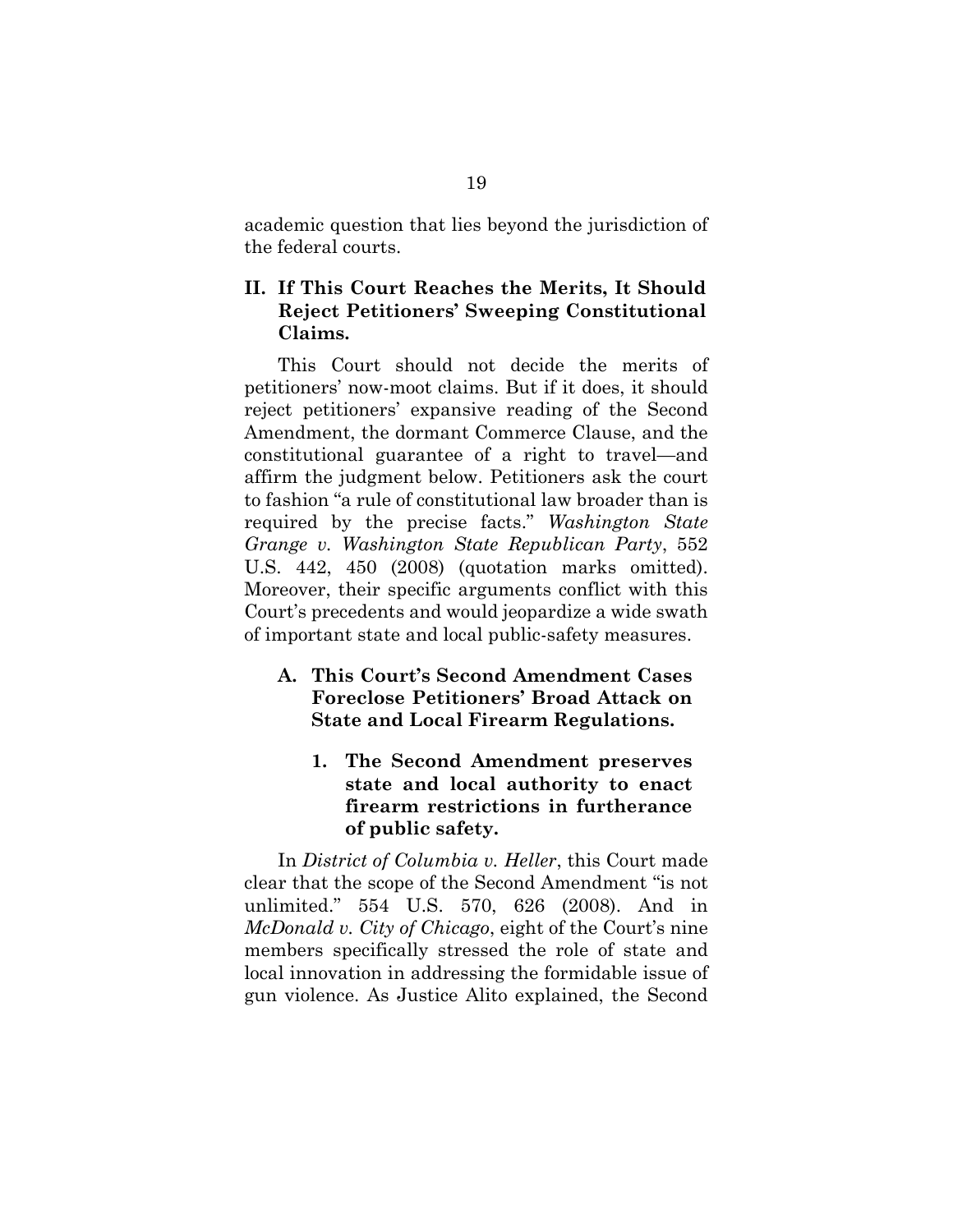Amendment "by no means eliminates" States' and localities' "ability to devise solutions to social problems that suit local needs and values." 561 U.S. 742, 785 (2010) (plurality op.). Accordingly, "state and local experimentation with reasonable firearms regulations will continue under the Second Amendment." *Id.* (quotation marks and brackets omitted); *see also id.* at 877, 902-03 (Stevens, J., dissenting); *id.* at 926-27 (Breyer, J., dissenting).

This view of state and local authority rightly recognizes the States' primary responsibility for ensuring public safety in our federal system. *See United States v. Morrison*, 529 U.S. 598, 618 (2000) ("[W]e can think of no better example of the police power . . . reposed in the States[] than the suppression of violent crime and vindication of its victims."); *United States v. Lopez*, 514 U.S. 549, 561 n.3 (1995) ("Under our federal system, the States possess primary authority for defining and enforcing the criminal law." (quotation marks omitted)). That responsibility includes a duty to take steps to reduce the likelihood that a State's citizens will fall victim to preventable firearm violence. Through such state responses to the problem of gun violence, "the theory and utility of our federalism are revealed, for the States may perform their role as laboratories for experimentation to devise various solutions where the best solution is far from clear." *Lopez*, 514 U.S. at 581 (Kennedy, J., concurring).

This Court, "aware of the problem of handgun violence in this country," has made clear that state and local policymakers retain "a variety of tools for combating that problem." *Heller*, 554 U.S. at 636; *see also McDonald*, 561 U.S. at 786 (plurality op.). The Court has elaborated on this point by identifying a list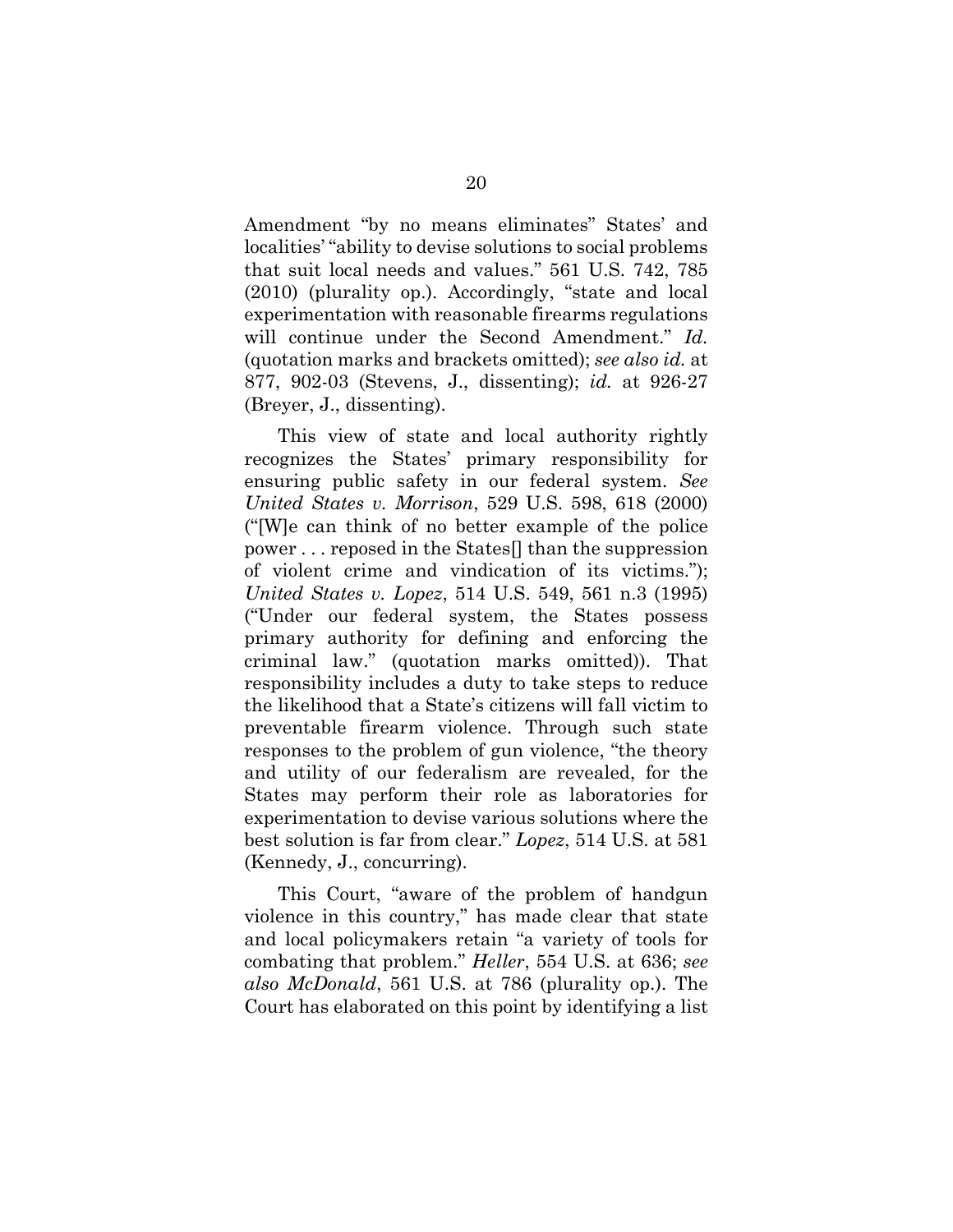of "presumptively lawful" firearms regulations. *Heller*, 554 U.S. at 626-27 & n.26. These include complete prohibitions on carrying concealed weapons, *id.* at 626; bans on the possession of firearms by felons and the mentally ill, *id.*; bans on carrying firearms in sensitive places, such as schools or government buildings, *id.*; and bans on carrying "dangerous and unusual weapons," *id.* at 627, including weapons "not typically possessed by law-abiding citizens for lawful purposes," *id.* at 625 (discussing *United States v. Miller*, 307 U.S. 174 (1939)).

This list "does not purport to be exhaustive." *Id.* at 626 n.26. Indeed, this Court has recognized that because "conditions and problems differ from locality to locality," state and local governments need flexibility to tailor their firearm regulations to their distinct circumstances. *McDonald*, 561 U.S. at 783 (plurality op.); *see also id.* at 902 (Stevens, J., dissenting); *id.* at 927 (Breyer, J., dissenting). For instance, the Federal Bureau of Investigation has identified numerous factors "known to affect the volume and type of crime occurring from place to place."[8](#page-28-0) These factors include demographic conditions such as population density, composition, and stability, and the extent of urbanization; economic conditions such as median income, poverty level, and job availability; the strength of law enforcement; and the policies of other components of the criminal-justice system, including prosecutors, courts, and probation and correctional agencies. These and many other factors vary widely across States and within them. As

 $\overline{a}$ 

<span id="page-28-0"></span><sup>8</sup> FBI, *Uniform Crime Reporting Statistics: Their Proper Use* 2 (Jan. 2011) (internet).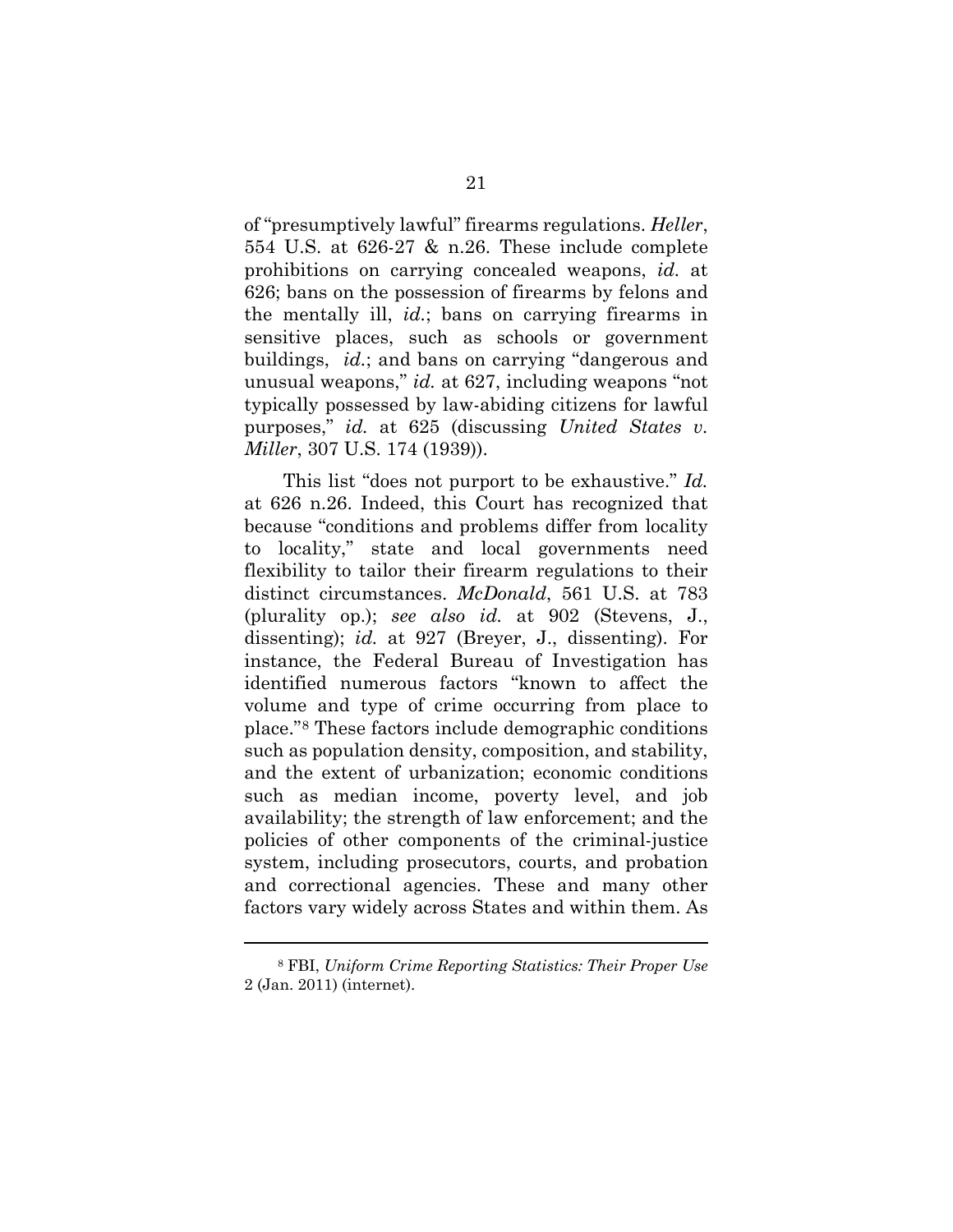a result, the numbers of murders and aggravated assaults committed with firearms vary significantly from State to State.[9](#page-29-0) There are also notable regional variations in the number of law-enforcement officers killed in the line of duty, almost all of whom are killed with firearms.<sup>[10](#page-29-1)</sup>

In light of such local and regional differences, an approach to firearm violence that may be appropriate or effective in one State or locality may not be appropriate or effective in another. But all States have an interest in retaining the flexibility to enact regulations aimed at minimizing the adverse effects of firearm violence, while also allowing law-abiding citizens to use arms consistent with *Heller* and *McDonald*. Petitioners' arguments in this case would dramatically curtail the flexibility of States to respond to the problem of firearm violence. This Court should reject their efforts to stretch *Heller* and *McDonald* in ways that conflict with the Court's assurances in those cases.

l

<span id="page-29-0"></span><sup>9</sup> FBI, *Crime in the United States 2017, Violent Crime*, tbl. 20 (murders), tbl. 22 (aggravated assault) (internet).

<span id="page-29-1"></span><sup>10</sup> *See* FBI, Overview, *Law Officers Killed & Assaulted, 2018* (noting that, in 2018, "[b]y region, 26 officers were feloniously killed in the South, 12 officers in the West, 12 officers in the Midwest, and 4 officers in the Northeast," and 1 officer in Puerto Rico, and that 51 of those 55 officers were killed with firearms, including 37 handguns) (internet).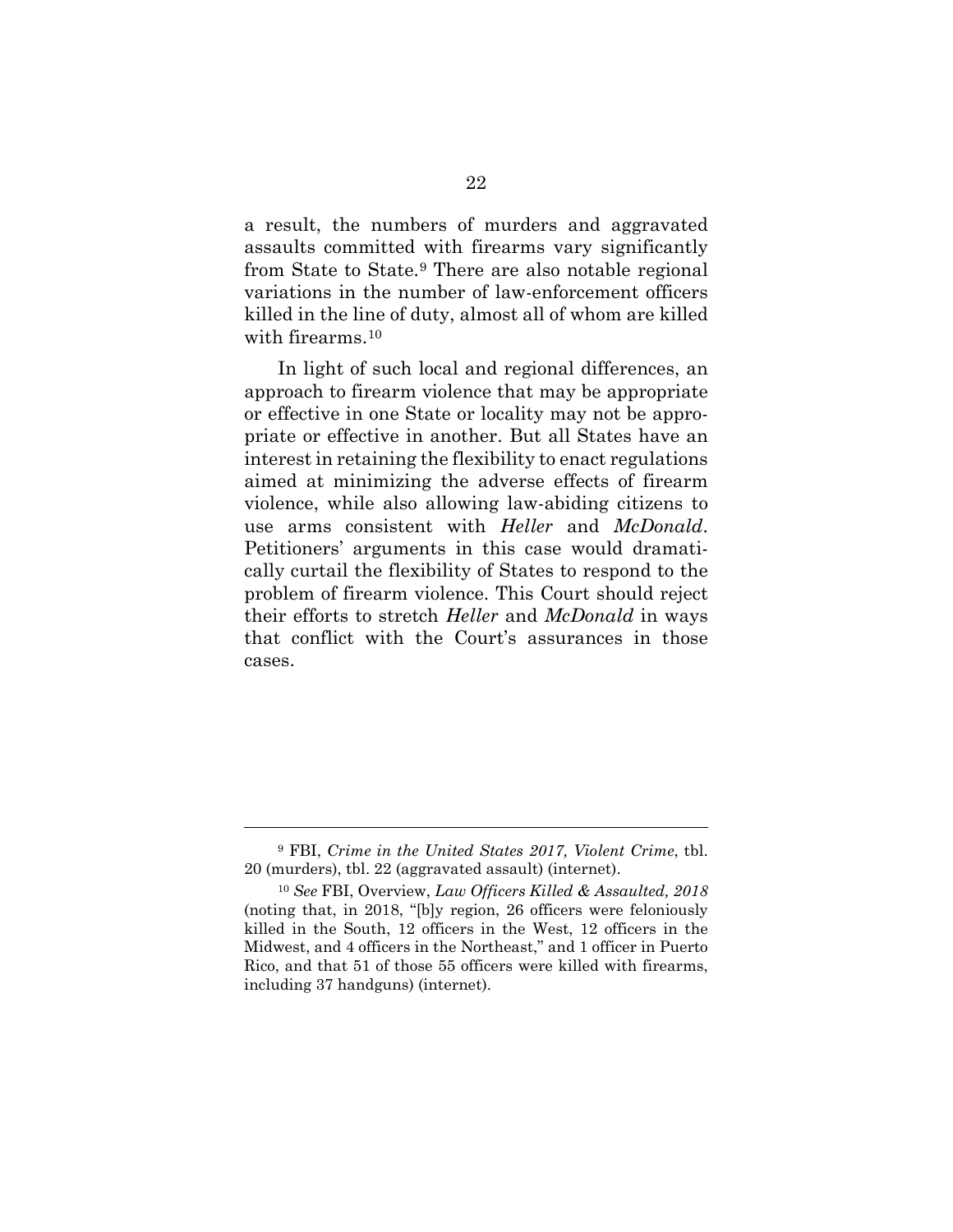#### <span id="page-30-0"></span>**2. This Court should reject petitioners' overbroad reading of the Second Amendment.**

Petitioners advance a conception of the Second Amendment that would tie the hands of state and local governments in addressing the indisputable and deepening problem of firearm violence.[11](#page-30-2) They suggest that historical analysis alone should be used to resolve Second Amendment cases (Pet. Br. 29-30), and assert that "*if* means-end scrutiny governs" such matters (at 30 (emphasis added)), "the applicable level of scrutiny must be strict" in all cases (at 31). This Court should reject both propositions.

### *a. This Court should not adopt petitioners' suggested mode of historical analysis.*

<span id="page-30-1"></span>This Court should avoid a rule that makes the presence of historical analogs the sole touchstone of whether a present-day firearm restriction passes muster. Indeed, this Court has already recognized that States and localities are not limited to adopting the types of measures that have been tried before. To the contrary, it has recognized that "state and local experimentation . . . *will continue* under the Second Amendment." *McDonald*, 561 U.S. at 785 (plurality op.) (emphasis added; quotation marks and brackets omitted). This recognition is in keeping with the States' long-recognized role "as laboratories for

l

<span id="page-30-2"></span><sup>11</sup> Just ten days before the filing of this brief, twenty-nine people were killed in less than fourteen hours in mass shootings in El Paso, Texas, and Dayton, Ohio. *See* Meghan Keneally, *There Have Been at Least 18 Deadly Mass Shootings in the US So Far in 2019*, ABC News (Aug. 4, 2019) (internet).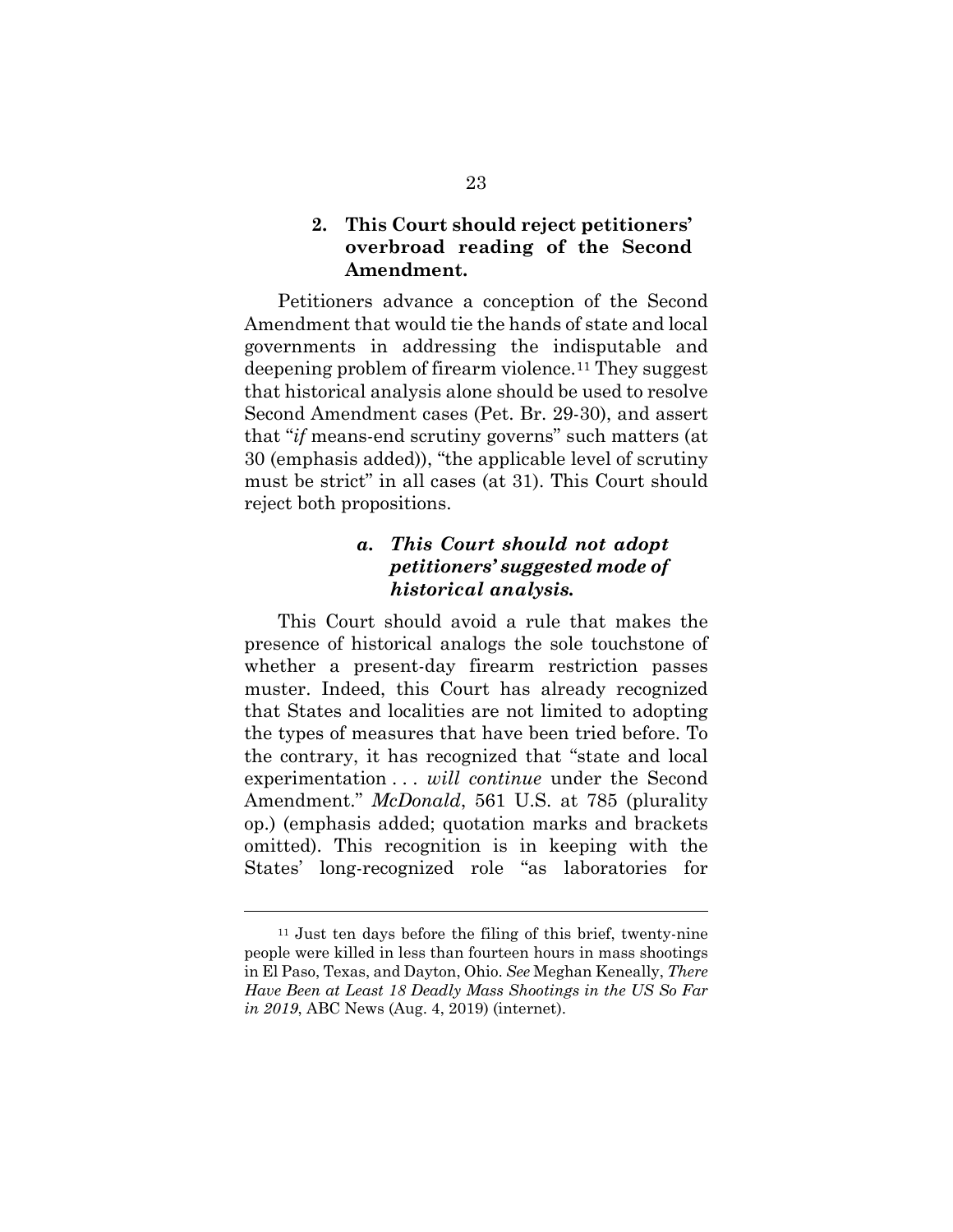devising solutions to difficult legal problems." *Oregon v. Ice*, 555 U.S. 160, 171 (2009). "This Court should not diminish that role absent impelling reason to do so." *Id.* That is especially true when dealing with measures to control crime, which is "much more the business of the States than it is of the Federal Government." *Patterson v. New York*, 432 U.S. 197, 201 (1977); *accord Ice*, 555 U.S. at 170-71 (quoting *Patterson*). This Court "should not lightly construe the Constitution so as to intrude upon" the States' crimefighting efforts. *Patterson*, 432 U.S. at 201.

As the United States explains in its amicus brief, "modern firearm regulations can be constitutional even if they do not mirror colonial regulations." U.S. Br. 14. And as other amici note, historical practice is at best an imprecise guide to the scope of permissible firearm regulation given the diversity of regulatory approaches applied in different locations and at different times over more than two centuries of American history. *See* Giffords Law Ctr. Br. 18-22; Second Amendment Law Professors in Support of Neither Party Br. 27-31; Charles Br. 8-11, 15-16, 19, 30-33.

In addition, requiring a historical analog for every modern firearm regulation would unduly restrict governmental efforts to respond to advances in firearm technology, such as 3-D printed guns; to new understandings and data about particular dangers, such as the distinct threat that domestic abusers with firearms pose to their partners; and to new types of conduct, such as mass travel in airplanes and on crowded trains and buses. *See* Giffords Law Ctr. Br. 21-22; City Br. 29-31. States and localities should not be prevented from adopting reasonable restrictions to combat new dangers.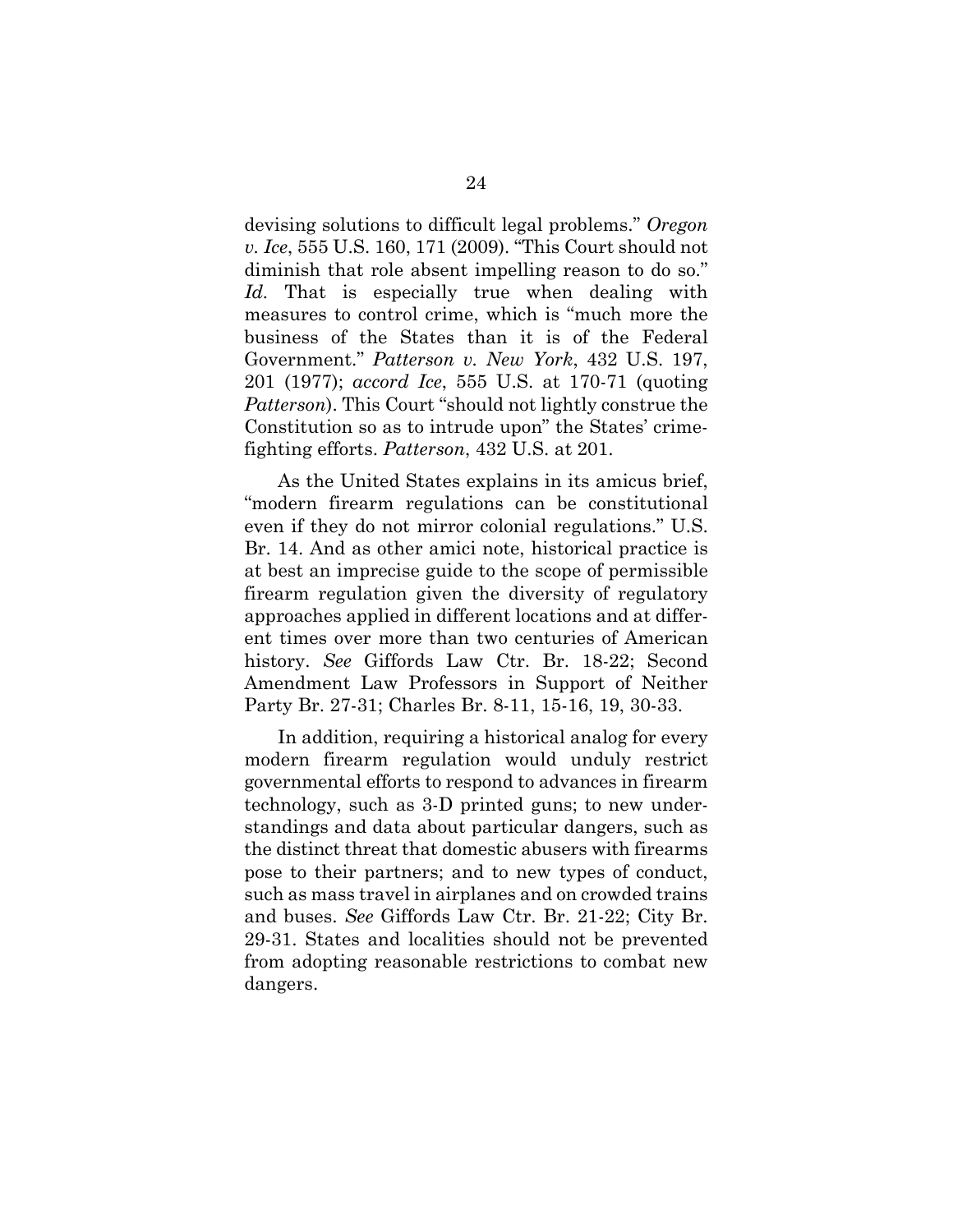#### *b. This Court should not require that strict scrutiny be applied to every Second Amendment claim.*

<span id="page-32-0"></span>Applying strict scrutiny in every case raising a Second Amendment claim could call into question a variety of firearm restrictions upon which *Heller* took care *not* to "cast doubt." 554 U.S. at 626. Under strict scrutiny, it would not be enough for a government to show that a firearm restriction was "substantially related to an important governmental objective." *Clark v. Jeter*, 486 U.S. 456, 461 (1988). Instead, the law would need to be narrowly tailored to serve a compelling state interest, *see*, *e.g.*, *Johnson v. California*, 543 U.S. 499, 505 (2005), and the government's ability to rely on predictive judgments could be limited, *see Brown v. Entertainment Merchants Ass'n*, 564 U.S. 786, 799-800 (2011); *but see id.* at 806 (Alito, J., concurring in the judgment); *cf. City of Los Angeles v. Alameda Books, Inc.*, 535 U.S. 425, 438-39 (2002). Yet such predictive judgments are essential to the state and local "experimentation" with solutions to the problem of gun violence that *McDonald* expressly endorsed. 561 U.S. at 785 (plurality op.); *see* Brady and Team Enough Br. 26. Indeed, the ability to make predictive judgments is critical if governments wish to proactively address the potential for gun-related deaths instead of merely reacting to the latest tragedy.

Moreover, petitioners are simply incorrect to claim that laws implicating other equally important constitutional rights uniformly trigger strict scrutiny, or that any failure to apply such scrutiny to a Second Amendment claim amounts to disfavored treatment of the Second Amendment right. Pet. Br. 31-32. For instance, different levels of scrutiny govern First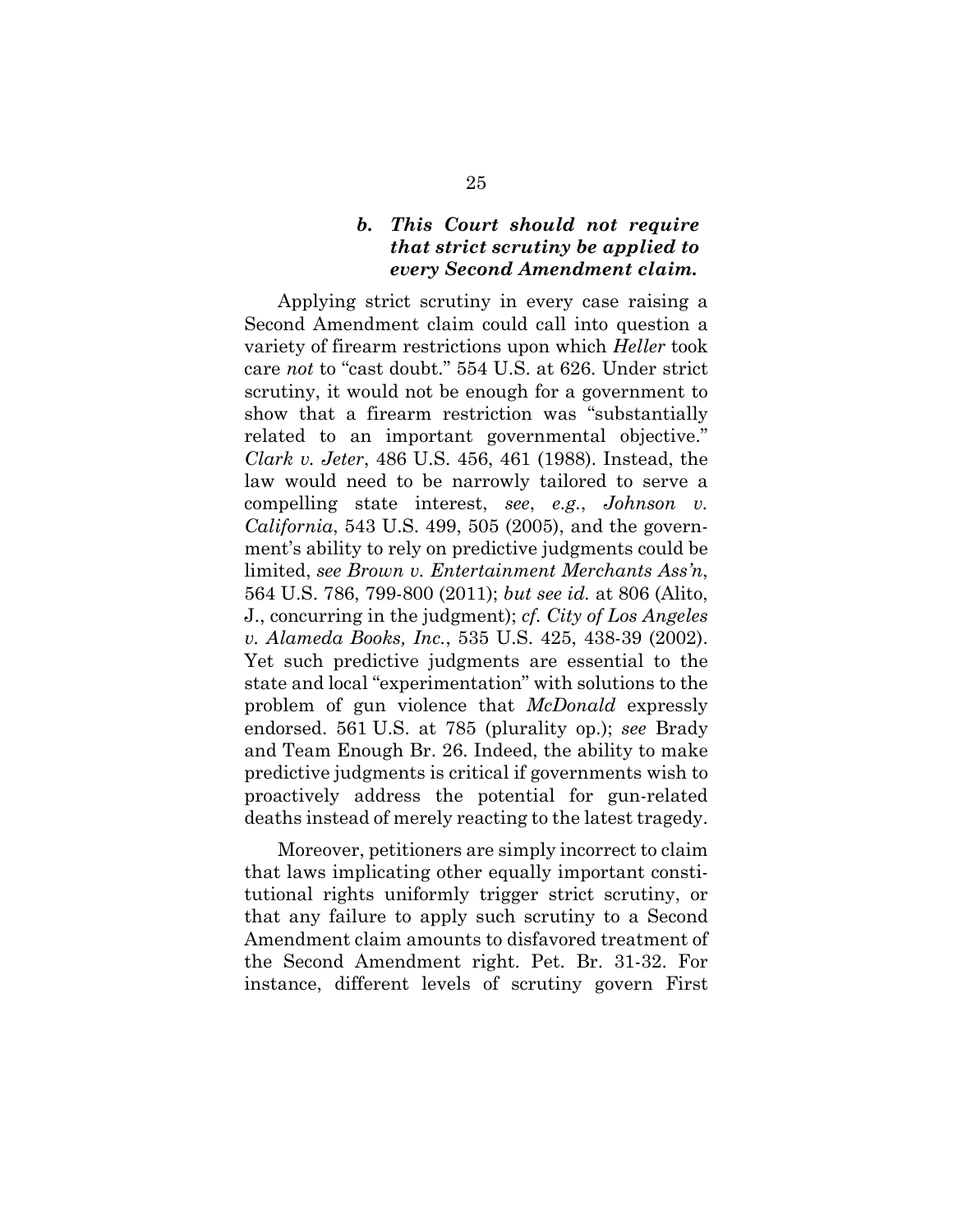Amendment free-speech claims<sup>[12](#page-33-0)</sup> and Fourteenth Amendment equal protection claims<sup>[13](#page-33-1)</sup> depending on the type of restriction at issue. As other amici note, this Court often differentiates between the "core" of a right and its outer reaches—and varies the stringency of its analysis accordingly—when evaluating the scope of these and other enumerated constitutional rights. *See* Second Amendment Law Professors in Support of Neither Party Br. 14-18 (citing examples under First, Fourth, Fifth, Seventh, and Fourteenth Amendments).

Of particular relevance here, this Court has long recognized that the paramount governmental interest in protecting public safety can limit a variety of important constitutional rights. For instance, it has held that the First Amendment's protection of speech does not extend to fighting words or incitements to violence, *see*, *e.g.*, *Chaplinsky v. New Hampshire*, 315 U.S. 568, 571-72 (1942), or to falsely shouting fire in a crowded theater, *see Schenk v. United States*, 249 U.S. 47, 52 (1919). Similarly, in the Fifth Amendment context, this Court has recognized a public-safety exception to the requirement to provide *Miranda* warnings before a suspect's answers may be admitted into evidence.

 $\overline{a}$ 

<span id="page-33-0"></span><sup>12</sup> *Compare*, *e.g.*, *United States v. Playboy Entm't Grp., Inc.*, 529 U.S. 803, 813 (2000) (applying strict scrutiny to contentbased speech restriction), *with*, *e.g.*, *Turner Broadcasting System, Inc. v. F.C.C.*, 520 U.S. 180, 189 (1997) (applying intermediate scrutiny to content-neutral restriction imposing incidental burden on speech).

<span id="page-33-1"></span><sup>13</sup> *Compare*, *e.g. Johnson*, 543 U.S. at 505 (racial classifications receive strict scrutiny), *with*, *e.g.*, *Clark*, 486 U.S. at 461 (gender classifications receive intermediate scrutiny), *with*, *e.g.*, *F.C.C. v. Beach Commc'ns, Inc.*, 508 U.S. 307, 313 (1993) (other classifications drawn by ordinary social and economic legislation receive rational basis review).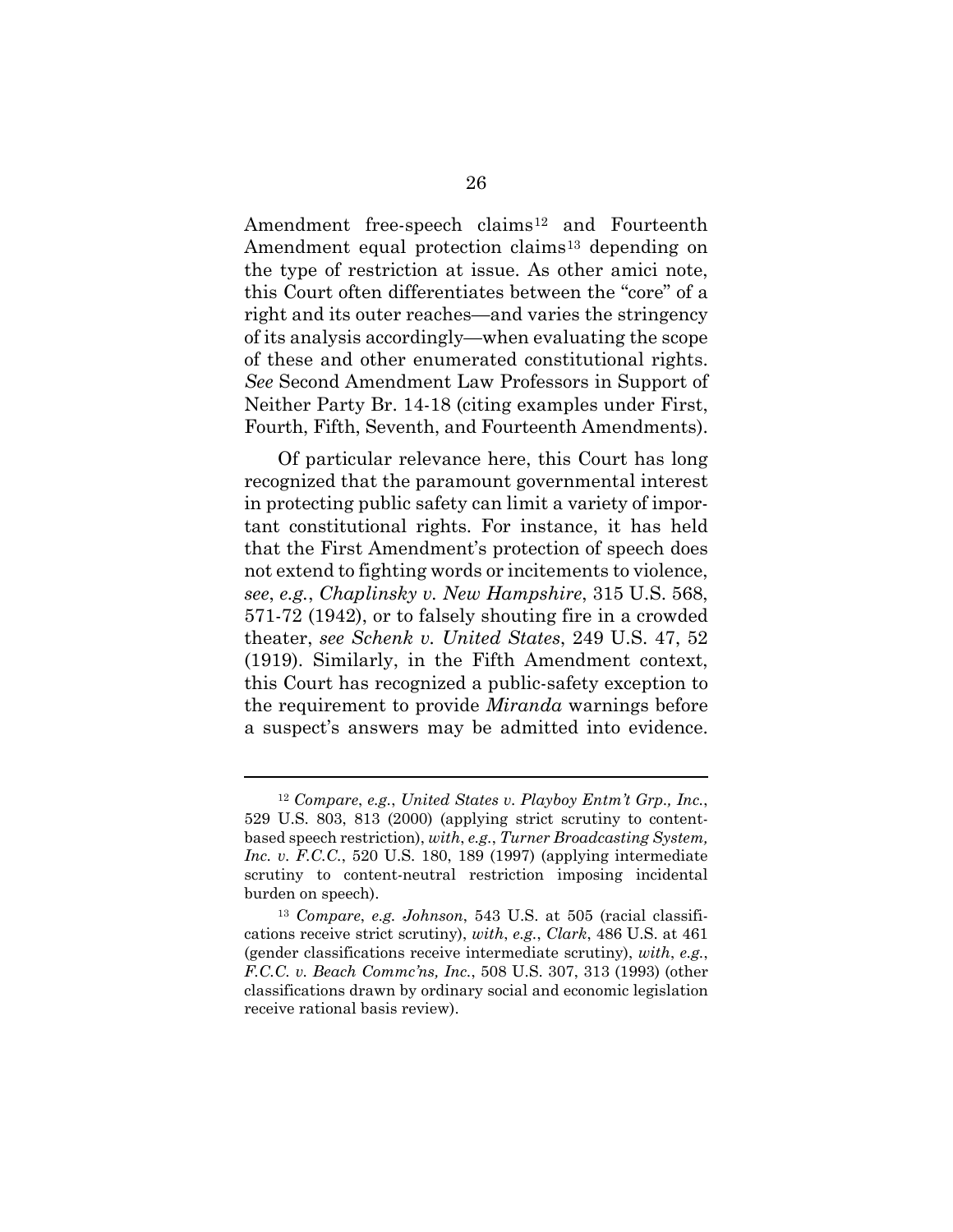*New York v. Quarles*, 467 U.S. 649, 655-56 (1984). This Court has held that the Eighth Amendment does not prohibit long sentences under "three-strikes" laws because of the special public-safety dangers posed by recidivist offenders. *See Ewing v. California*, 538 U.S. 11, 24-26 (2003) (plurality op.). And it has explained that the protections of the Fourth Amendment yield to the interest in public safety when exigent circumstances exist. *See*, *e.g.*, *Plumhoff v. Rickard*, 572 U.S. 765, 776 (2014); *Brigham City v. Stuart*, 547 U.S. 398, 403 (2006); *Mincey v. Arizona*, 437 U.S. 385, 392-93 (1978).

The government interest in promoting public safety is no less compelling in the context of the Second Amendment. Indeed, the use of firearms poses unique public-safety threats. This Court should reject petitioners' invitation to mandate a framework of analysis that excludes altogether the tiers of meansends scrutiny commonly applied to other constitutional rights, or requires strict scrutiny in every case without respect to the type of restriction at issue or any other pertinent factor. *See* Second Amendment Law Professors in Support of Neither Party Br. 18.

### <span id="page-34-0"></span>**3. This Court should preserve state and local authority to respond to unique conditions such as those in New York City.**

The regulation at issue in this case is New York City's now-repealed partial ban on transporting firearms outside of homes in the City without a separate license to carry a loaded firearm in public. As explained in the City's brief (at 18-31), that regulation did not actually prevent petitioners from keeping their own handguns at their homes or second homes for self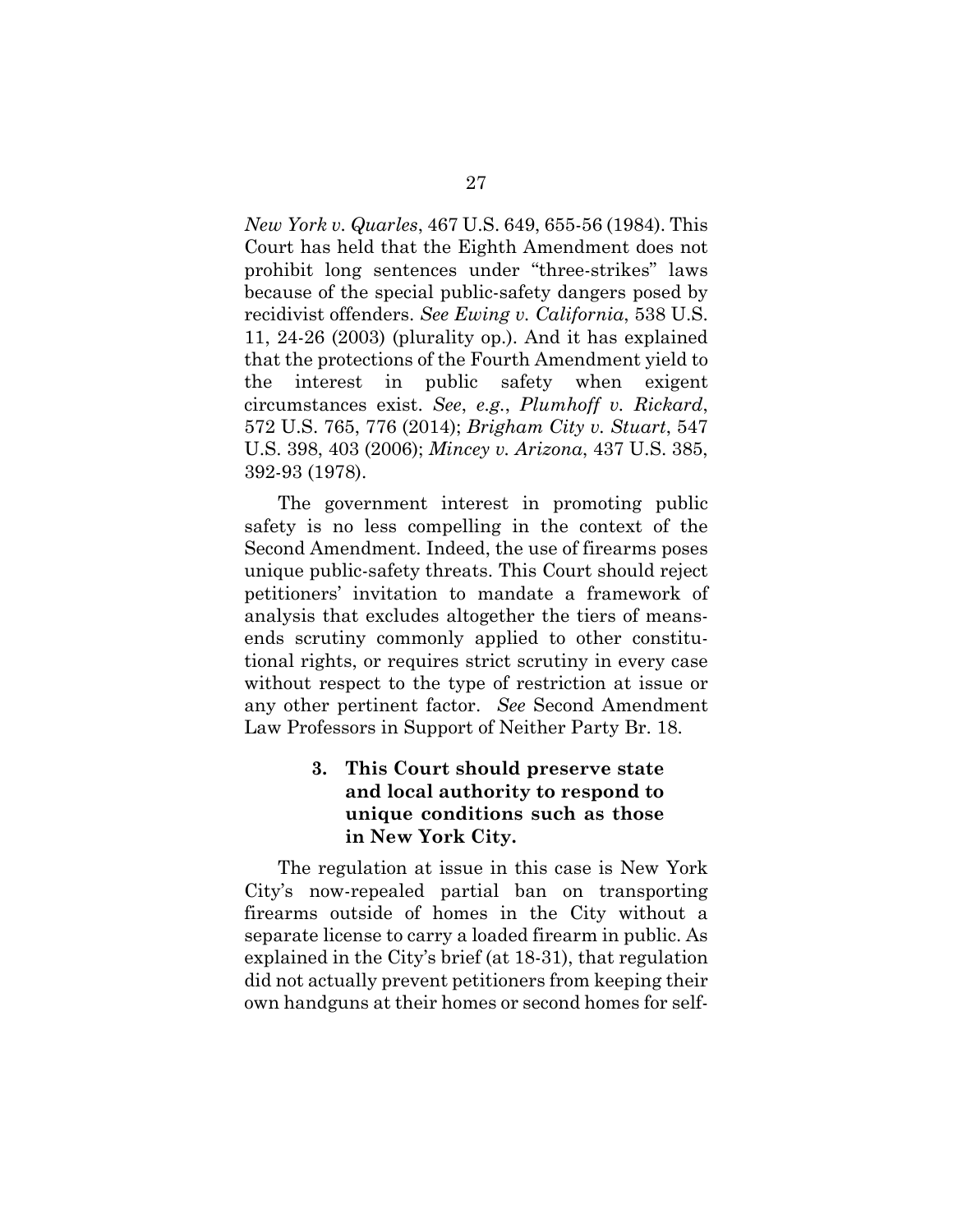defense.[14](#page-35-0) Nor did it prevent them from engaging in the training and practice needed to acquire and maintain proficiency in the use of those handguns. Nor did it prevent them from transporting their firearms to and from facilities adequate to those purposes—albeit not the ones that petitioners claimed were most convenient for them.[15](#page-35-1) The City's former regulation is thus distinct from a total ban on protected activity and more analogous to a time, place, and manner restriction that would warrant intermediate scrutiny in the First Amendment context. *See* City Br. 38-39; *cf. City of Los Angeles*, 535 U.S. at 434 (intermediate scrutiny applicable to local law that "was not a complete ban on adult entertainment establishments"); Second Amendment Law Professors in Support of Neither Party Br. 27 ("If the law of self-defense applies differently inside the home than out, then it is unsurprising that courts have recognized that the right to bear arms for self-defense has different dimensions at home than in public.").

l

<span id="page-35-0"></span><sup>14</sup> The United States suggests in its brief (at 27-28) that the Second Amendment protects the rights of a gun owner to use and train with the *same* handgun at every residence he or she has. But *Heller* and *McDonald* provide no basis for an unqualified constitutional right to use same gun for every purpose *and* at every location.

<span id="page-35-1"></span><sup>15</sup> Petitioners disavow any wish to carry handguns in public for self-defense. See *supra* at 5-6. Any limitation placed by the City's former regulation on their ability to engage in that activity is therefore beside the point in determining whether the law prohibited activities protected by the Second Amendment. And the City's former law did not *bar* the carrying of handguns in public for self-defense anyway—it simply imposed an additional licensing requirement petitioners do not challenge. *See* City Br. 35-36; U.S. Br. 22.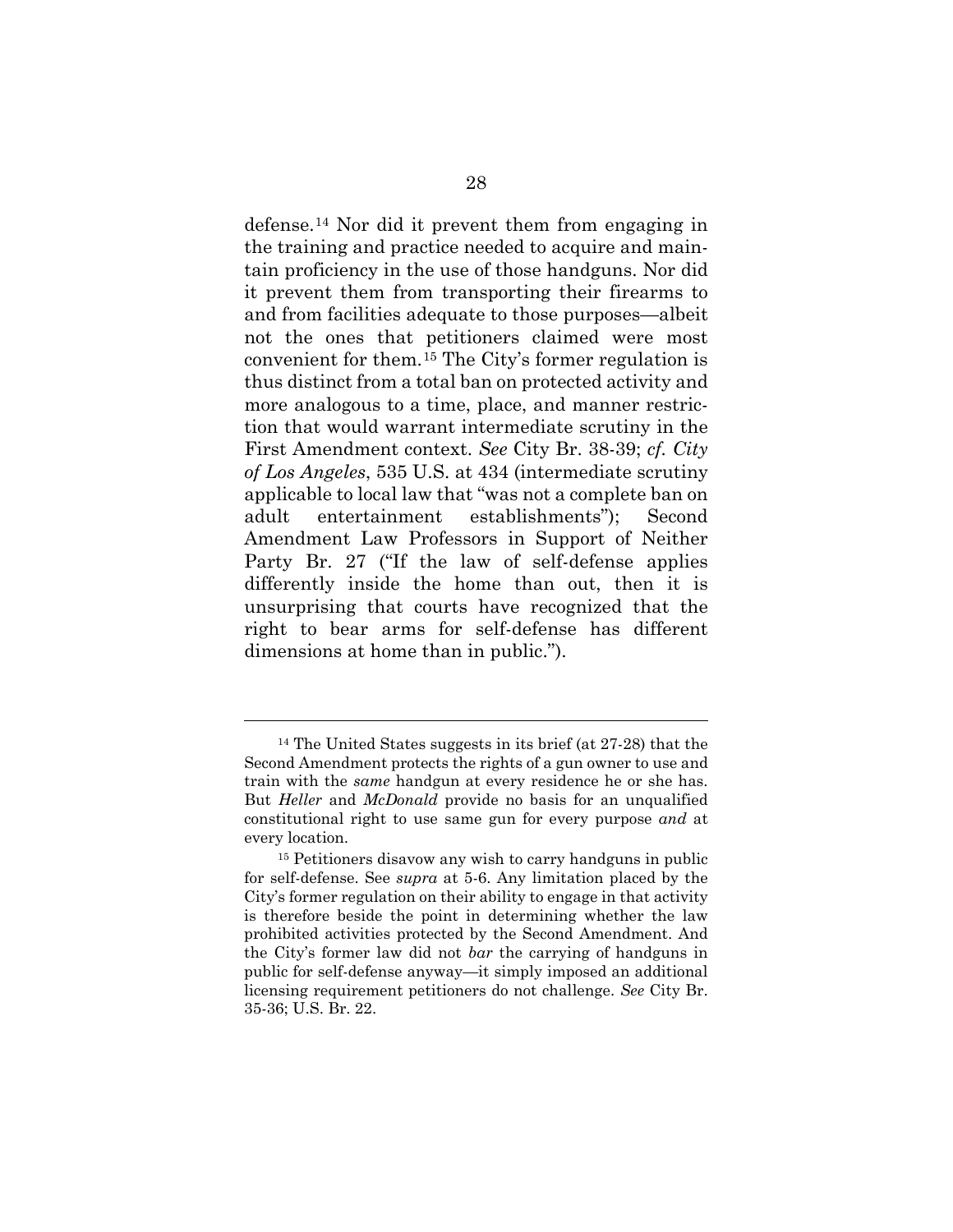The lower courts therefore correctly determined that the City's former regulation was constitutional so long as the regulation was "substantially related to an important governmental objective," *Clark*, 486 U.S. at 461. It is beyond dispute that the City's objective here was substantial: as Chief Justice Rehnquist observed, protecting "the safety and indeed the lives of its citizens" is a "primary concern of every government." *United States v. Salerno*, 481 U.S. 739, 755 (1987). Indeed, petitioners concede that "public safety and crime prevention" are "undoubtedly substantial interests." Pet Br. 32-33. But they then suggest that these interests are illegitimate bases for state and local laws regulating when and how firearms may be transported from a particular premises into the public sphere. *See* Pet. Br. 33 ("[E]ven if the City could demonstrate that confining handguns to the home furthers public safety, it could not enact laws with the objective of furthering that end  $\dots$ "). Yet public safety and crime prevention are the key rationales for the "presumptively lawful" firearm restrictions identified in *Heller*, including measures reflecting the increased danger posed by having firearms in public, *see* 554 U.S. at 626-27 (citing with approval, inter alia, bans on carrying concealed firearms in public and on firearms in sensitive places). This Court should therefore reject petitioners' suggestion that public safety and crime prevention are illegitimate government objectives for purposes of applying intermediate scrutiny to restrictions on firearms outside the home.

The Court should also reject petitioners' arguments that the former regulation was not "substantially related" to public-safety objectives. On this point, petitioners place great weight on the unique character of the City's former regulation. Pet. Br. 34-35. But that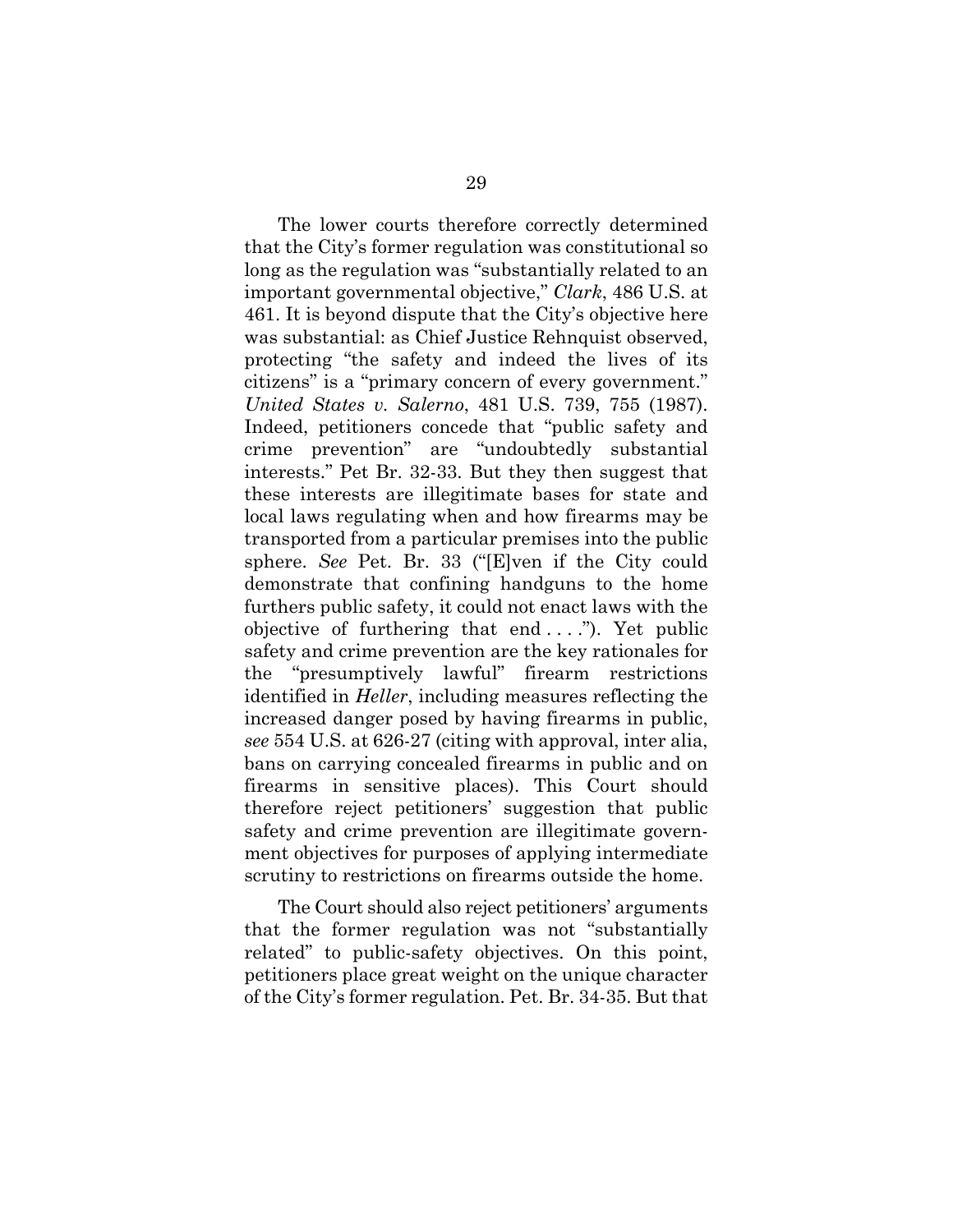argument ignores the unique character of the City, and the distinctive traits that warrant a distinct approach to firearm regulation there. In addition to being by far the largest city in the country, New York City has the highest population density<sup>16</sup> and, correspondingly, the highest potential for casualties from gun violence.[17](#page-37-1)

Moreover, the City's unique geography and demography combine to give it an exceptional concentration of "sensitive areas," *Heller*, 554 U.S. at 626, including schools, government buildings, playgrounds, and places of worship. Indeed, as maps of the City prepared for other purposes reflect, large portions of it lie within 1000 feet of one or more such sites.[18](#page-37-2) The City thus did not sweep substantially more broadly than necessary when it imposed restrictions that (a) limited the conditions under which firearms licensed for possession at a specific location could be removed and transported through the City, and (b) reasonably enhanced law enforcement's ability to ensure that firearms were transported only under those conditions. *Cf. Florida Bar v. Went For It, Inc.*, 515 U.S. 618, 628 (1995) (noting that even strict

l

<span id="page-37-0"></span><sup>16</sup> NYC Dep't of City Planning, *New York City Population Facts* (internet).

<span id="page-37-1"></span><sup>17</sup> Recently, noises that sounded like gunfire in Times Square triggered a stampede of several hundred people that injured at least a dozen. *See* Michael Wilson, *There Was No Gunfire in Times Square. But the Panic Was Still Real*, N.Y. Times (Aug. 7, 2019) (internet).

<span id="page-37-2"></span><sup>18</sup> Br. for Amicus Curiae Prosecutors Against Gun Violence at 12-13, 30-34. *New York State Rifle & Pistol Ass'n v. Beach*, No. 19-156 (2d Cir. May 1, 2019), ECF No. 60.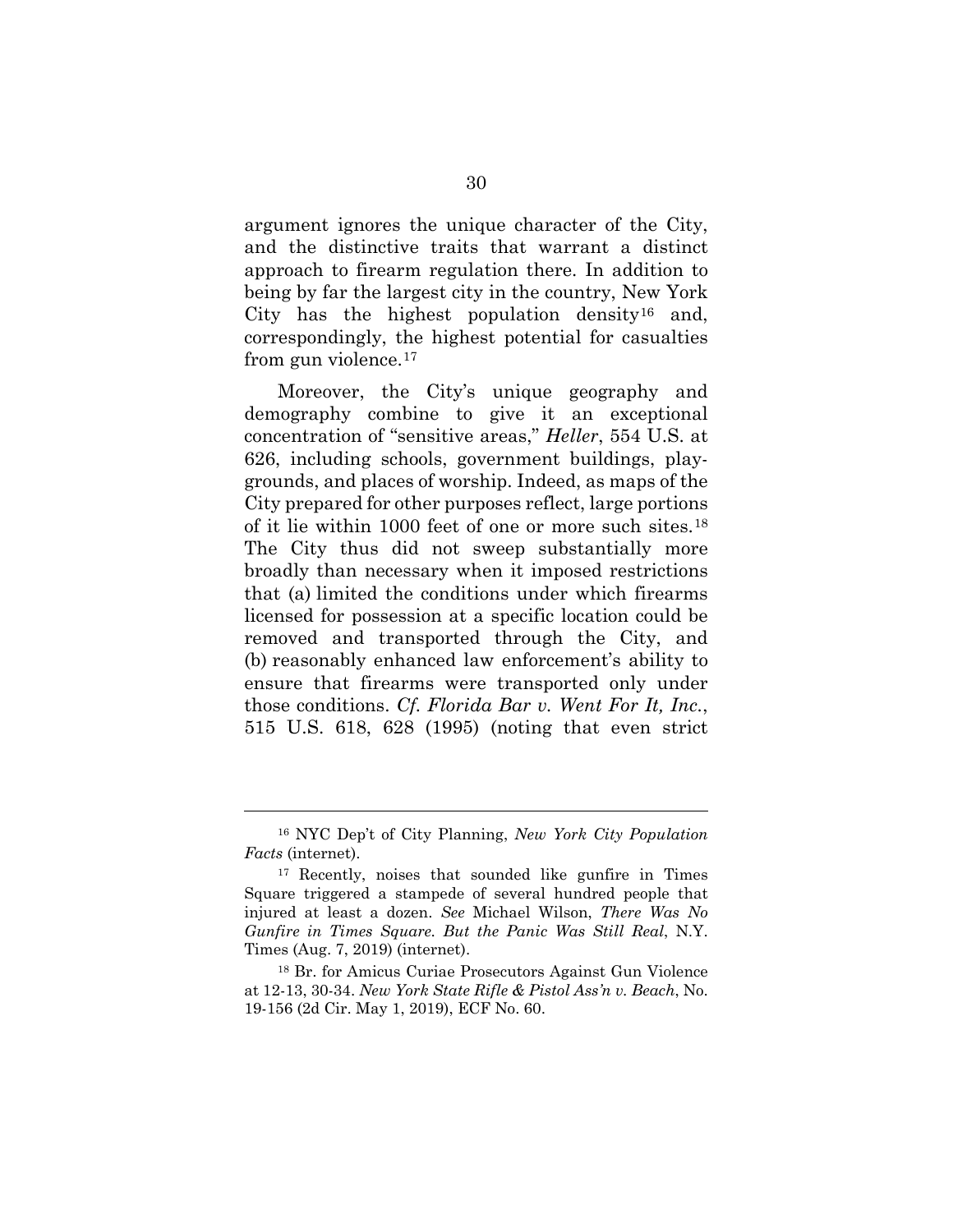scrutiny can be satisfied by resort to history, consensus, and "simple common sense" (quotation marks omitted)).

Whether this Court ultimately agrees with that conclusion or not, however, it should reaffirm the authority of States and localities to tailor firearm restrictions to unique local circumstances such as those presented in this case.

<span id="page-38-0"></span>**B. Neither the Dormant Commerce Clause nor the Right to Travel Curtails State and Local Authority to Protect Public Safety by Restricting the Transport of Firearms.**

#### <span id="page-38-1"></span>**1. Petitioners' dormant commerce arguments fail.**

The dormant Commerce Clause doctrine bars state and local governments from engaging in economic protectionism without congressional authorization. The doctrine does not apply at all where, as here, Congress has affirmatively exercised the Commerce Clause power. *See*, *e.g.*, *Northeast Bancorp, Inc. v. Board of Governors of the Fed. Reserve Sys.*, 472 U.S. 159, 174 (1985). And where it does apply, the doctrine does not displace "the power of the State to shelter its people from menaces to their health or safety." *D.H. Holmes Co. v. McNamara*, 486 U.S. 24, 29 (1988) (quotation marks omitted). Petitioners' claim in this case rests on an overly broad application of the dormant Commerce Clause that fails to take into account States' and localities' legitimate publicsafety interests. This Court should decline petitioners' request for the dormant Commerce Clause "to be expanded beyond its existing domain," *General Motors*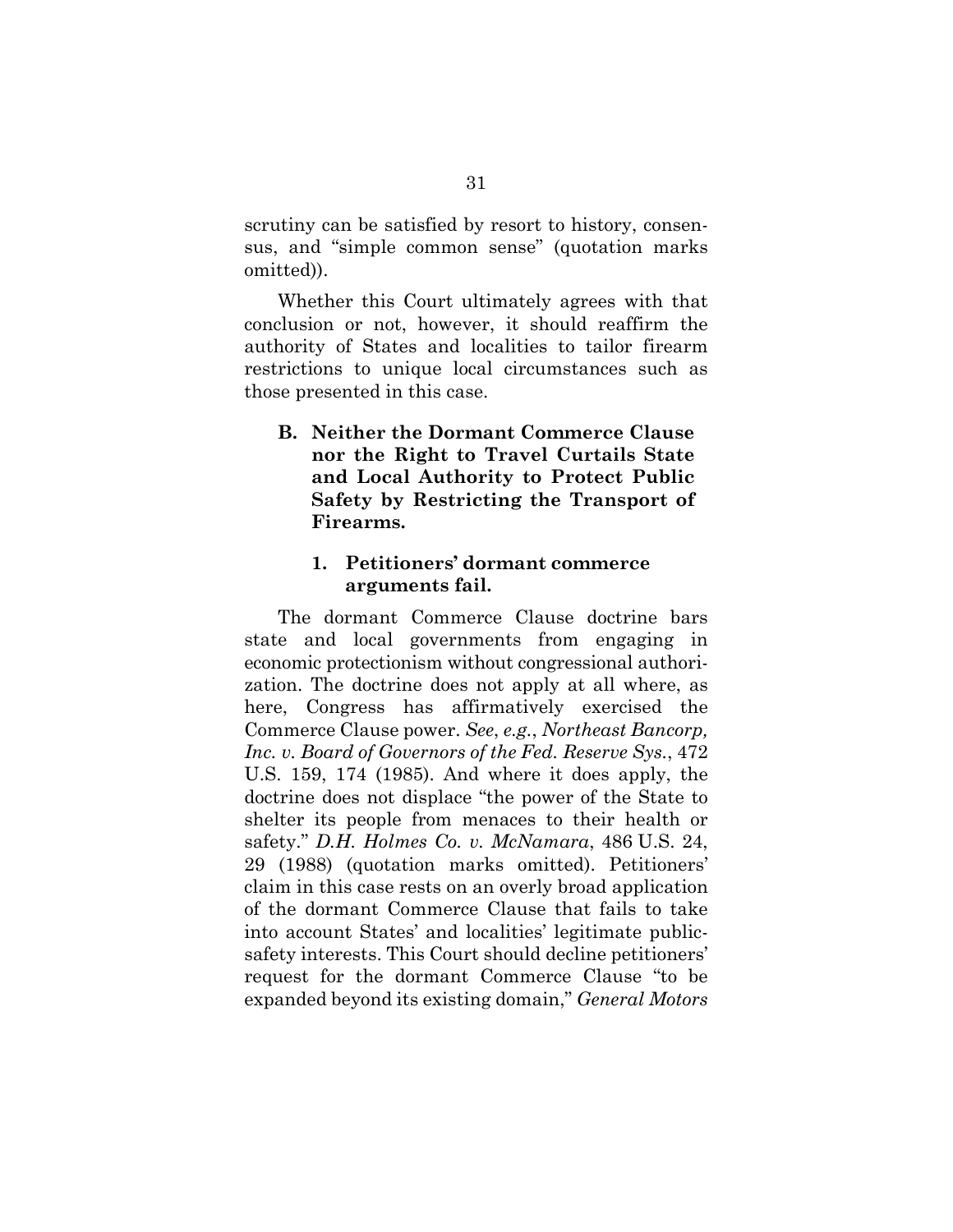*Corp. v. Tracy*, 519 U.S. 278, 312 (1997) (Scalia, J., concurring); *see also id.* (calling dormant Commerce Clause "an unjustified judicial invention").

Petitioners' dormant commerce challenge fails at the threshold because Congress has authorized states and localities to participate in regulating the interstate transport of firearms. As the City's brief explains (at 43-50), the Firearms Owner Protection Act of 1986 to conditions a gun owner's ability to remove a firearm across state lines in part on the journey's starting in a place where the gun owner "may lawfully possess and carry such firearm," 18 U.S.C. § 926A. That is, Congress has recognized that states and localities may regulate how and where a firearm owner may "possess and carry" firearms—language that encompasses public-safety restrictions such as the City's former rule, which limited an individual who was licensed to a possess a firearm at a specific location from taking that firearm elsewhere without a separate license to carry it on his or her person. And Congress made clear its intent not to displace such regulations or to grant gun owners broader rights to travel with firearms across state lines, notwithstanding the burdens that might be imposed on interstate commerce. That precludes petitioners' dormant Commerce Clause challenge. "When Congress has struck the balance it deems appropriate, the courts are no longer needed to prevent States from burdening commerce, and it matters not that the courts would invalidate the state tax or regulation under the Commerce Clause in the absence of congressional action." *Merrion v. Jicarilla Apache Tribe*, 455 U.S. 130, 154 (1982).

In all events, this Court should reject petitioners' invitation to treat this case as though the City's former rule were no different from a restriction on the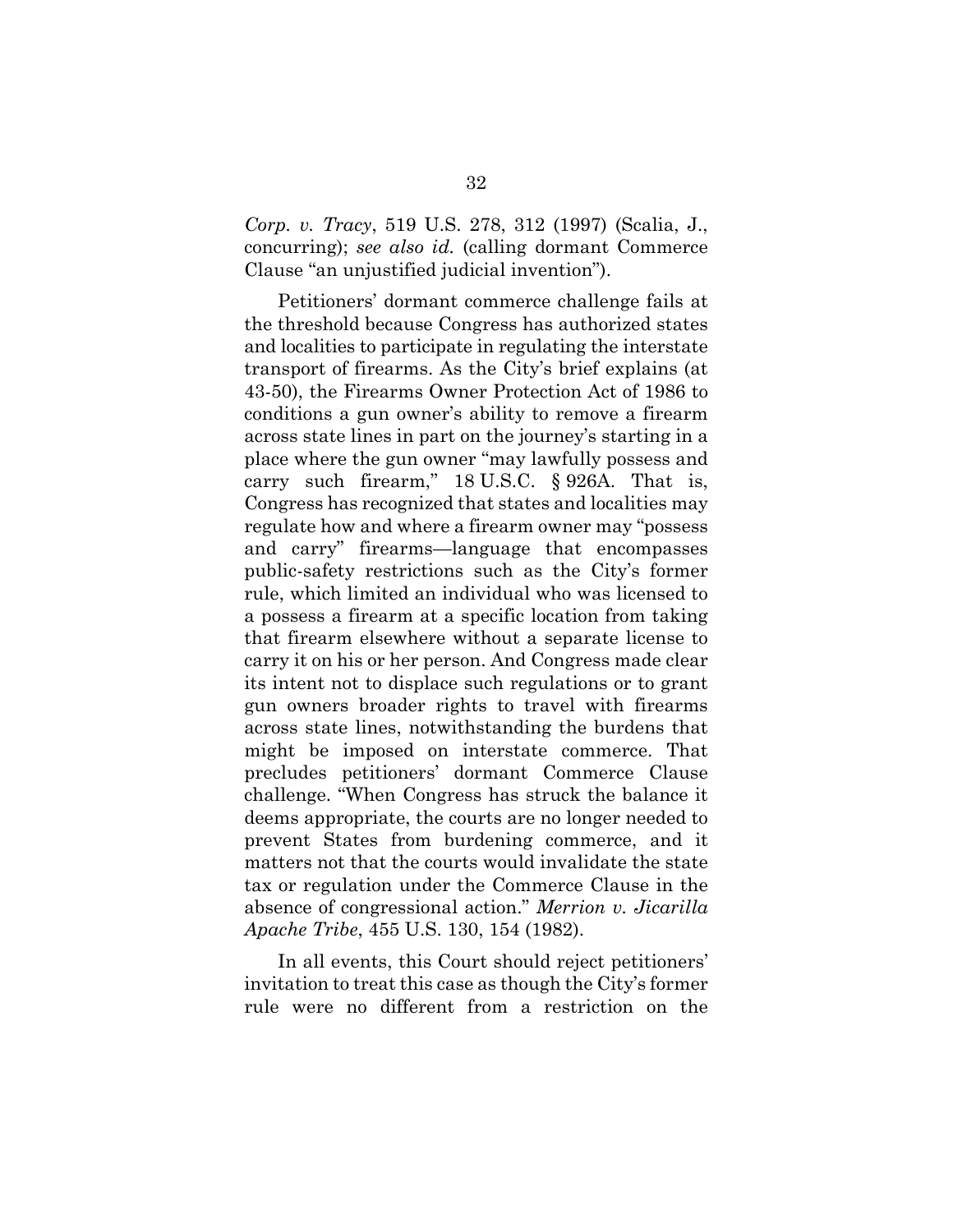transport of golf clubs or tennis racquets. Pet. Br. 48- 49, 52. It trivializes the critical public-safety interests of the States to assert that laws governing lethal weapons merit no greater deference than laws governing ordinary sporting equipment. This Court's cases do not support such a cavalier approach. To the contrary, this Court has upheld a State's complete ban on importing out-of-state baitfish—a direct bar on interstate commerce, unlike the City's former rule here—as a legitimate exercise of the State's "broad regulatory authority to protect the health and safety of its citizens and the integrity of its natural resources." *Maine v. Taylor*, 477 U.S. 131, 151 (1986); *see also id.* at 148 (noting Maine's legitimate interest in protecting its fisheries from threats posed by baitfish parasites and nonnative species).

New York City's interest in protecting the lives of its citizens in this case is no less compelling than Maine's interest in protecting its fisheries was in *Taylor*. This Court should not dismiss those concerns here by treating firearm regulations rooted in protecting the public as "arbitrary discrimination against interstate commerce," *id.* at 151.

#### <span id="page-40-0"></span>**2. Petitioners' right-to-travel arguments also fail.**

The constitutional right to travel bars only those measures that—unlike the City's former rule here directly outlaw or penalize the movement of citizens from one State to another. *See Saenz v. Roe*, 526 U.S. 489, 500, 501 (1999) (no violation of "the right of a citizen of one State to enter and leave another State" where statute "does not directly impair the exercise of the right to free interstate movement"); U.S. Br. 30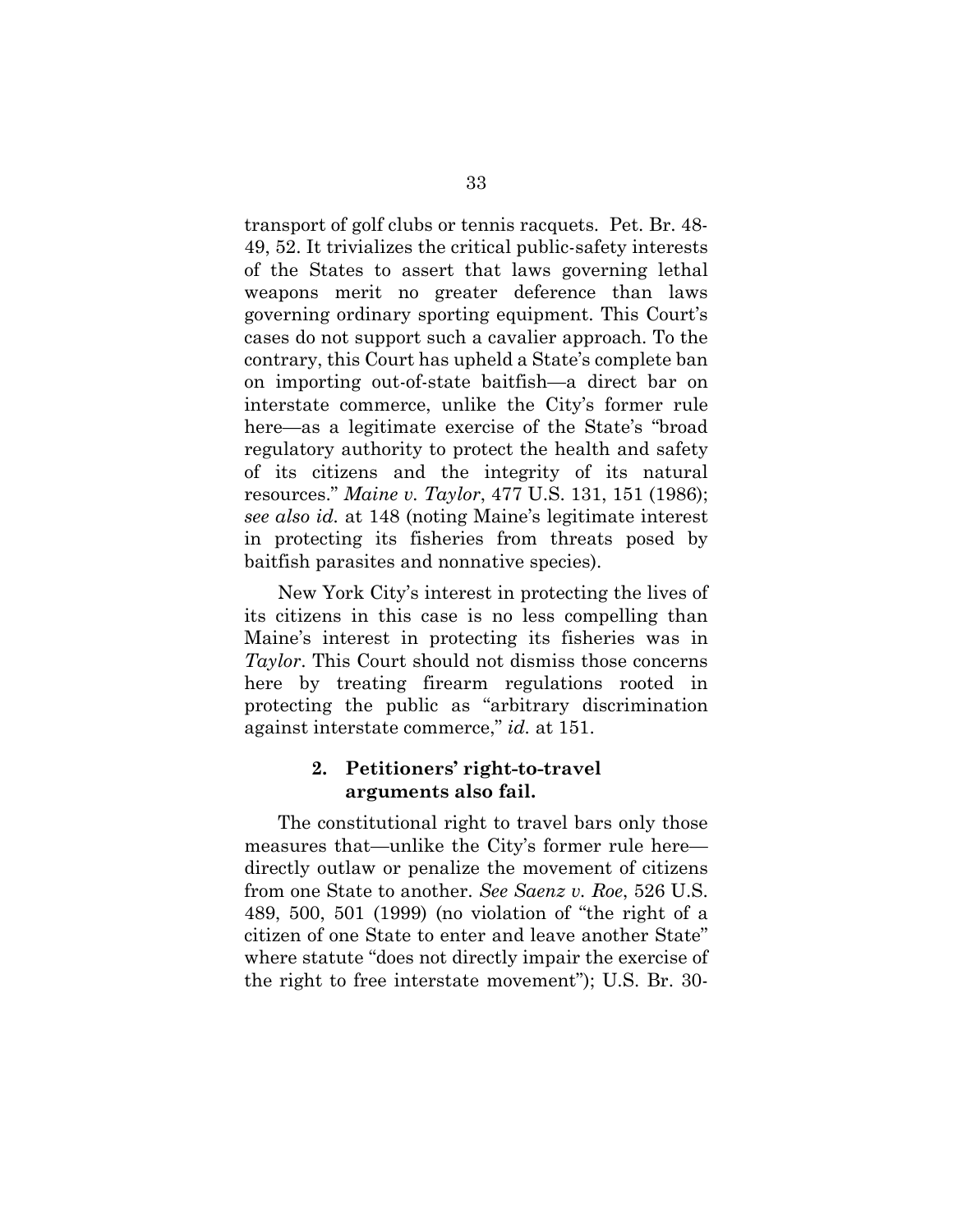31; City Br. 54-56. Petitioners' right-to-travel arguments sweep much more broadly, and would imperil a broad range of state and local provisions on the theory such regulations may make movement across state lines less appealing to a subset of the population. *See* Pet. Br. 56. This Court should reject petitioners' invitation to curtail state and local authority though a dramatic expansion of the right to travel.

Petitioners are not aided by their attempts to analogize the City's former rule to a law requiring "someone to leave her cell phone or laptop at home" when traveling. Pet. Br. 16. First, such a law would not violate the constitutional right to travel under this Court's precedents. Second, the transportation of firearms poses greater hazards than are posed by the transportation of ordinary consumer electronics. And those distinct dangers warrant deference to the reasonable judgments of state and local lawmakers. If this Court reaches the merits, it should reject petitioners' invitation to ignore *Heller* and *McDonald* and act as though a handgun were not a uniquely dangerous article rightly subject to a variety of state and local regulations to protect the public.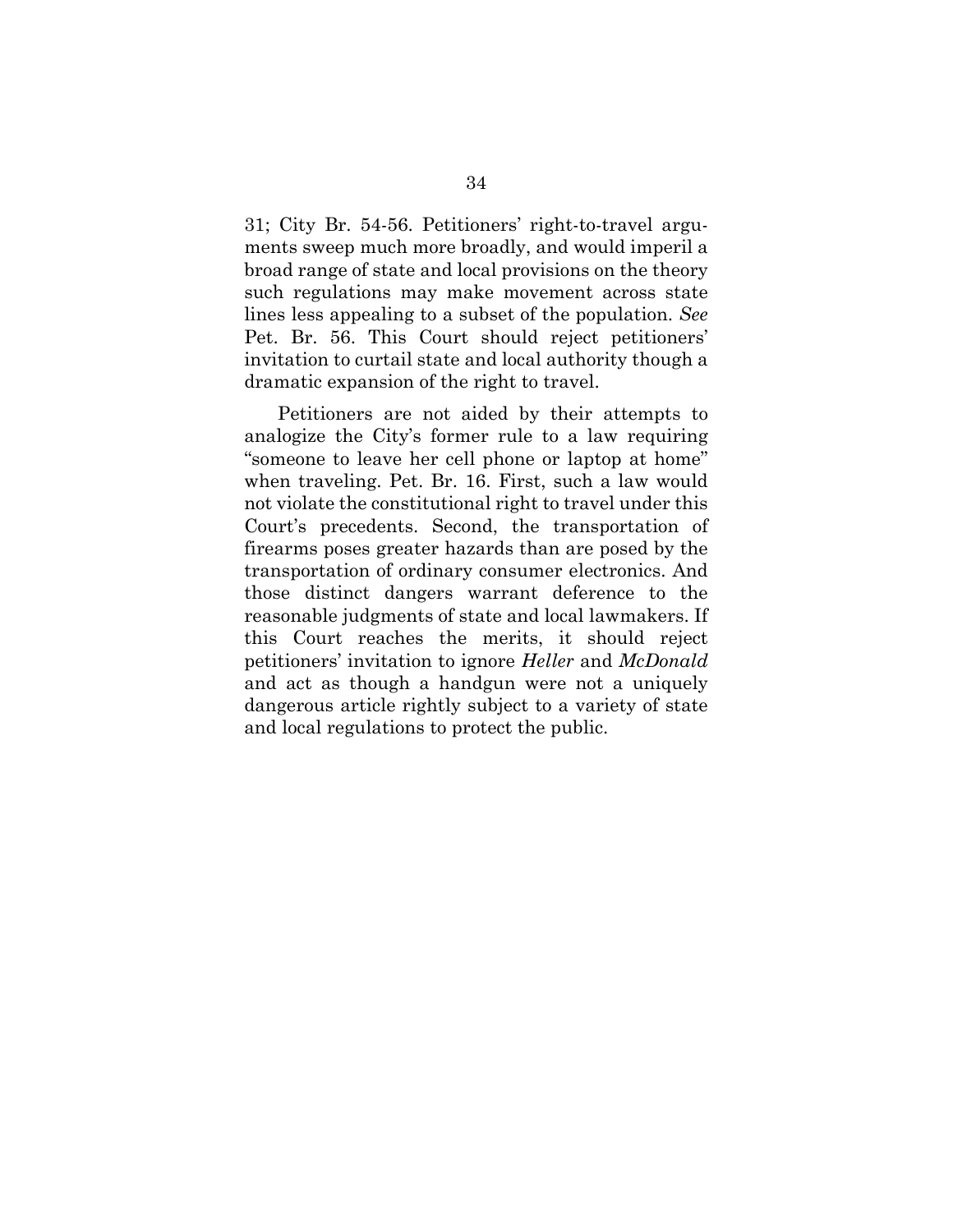#### **CONCLUSION**

<span id="page-42-0"></span>This Court should dismiss this case as moot or remand for a consideration of mootness by the lower courts. If this Court reaches the merits, it should affirm.

Respectfully submitted,

LETITIA JAMES  *Attorney General State of New York* BARBARA D. UNDERWOOD\* *Solicitor General* ANISHA S. DASGUPTA *Deputy Solicitor General* ANDREW W. AMEND *Assistant Deputy Solicitor General*  barbara.underwood@ag.ny.gov

August 2019 \* *Counsel of Record*

(*Counsel listing continues on next page*.)